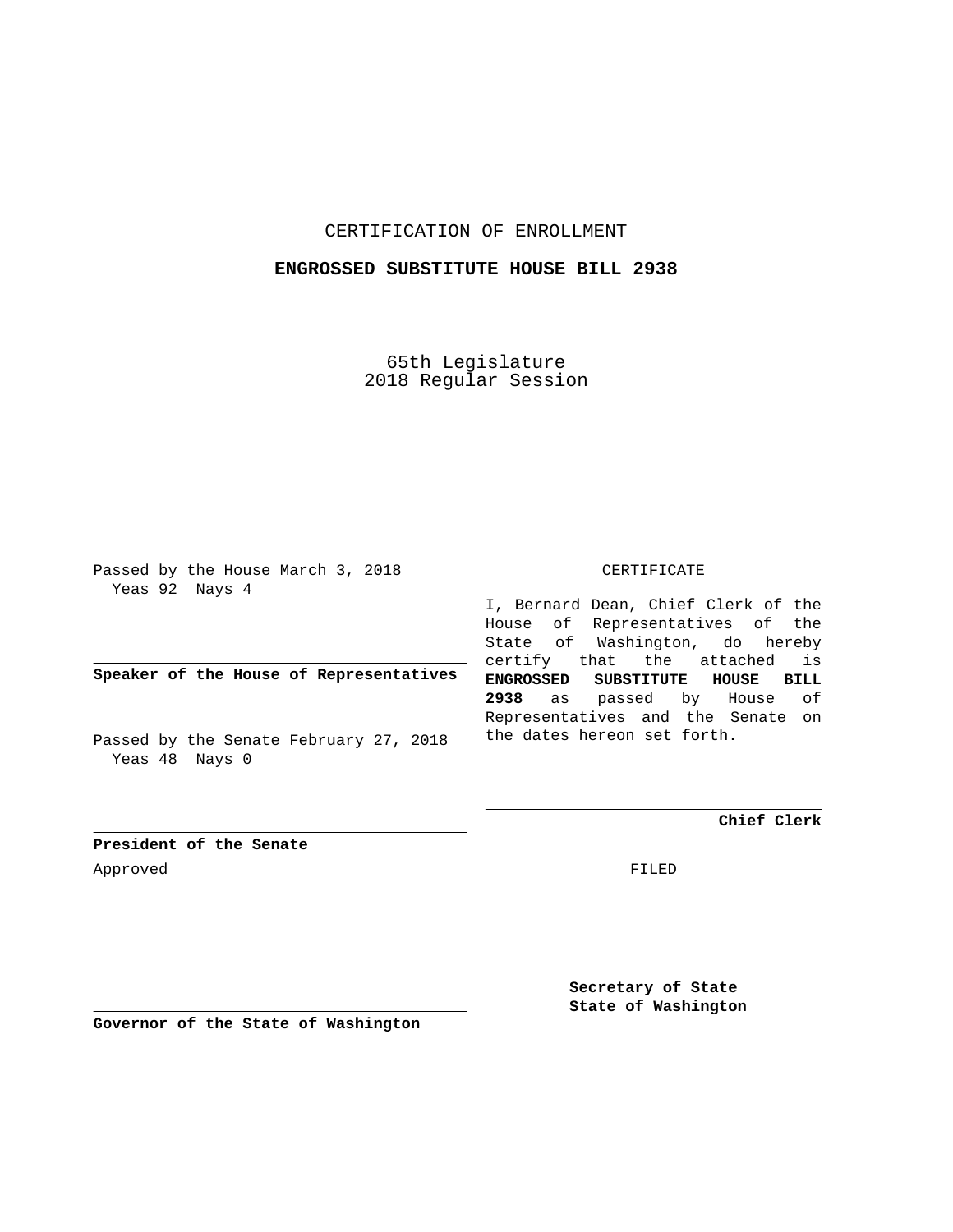#### **ENGROSSED SUBSTITUTE HOUSE BILL 2938**

AS AMENDED BY THE SENATE

Passed Legislature - 2018 Regular Session

## **State of Washington 65th Legislature 2018 Regular Session**

**By** House State Government, Elections & Information Technology (originally sponsored by Representatives Hudgins, Dolan, Kagi, Wylie, Ormsby, and Pollet)

READ FIRST TIME 02/02/18.

 AN ACT Relating to campaign finance law enforcement and reporting; amending RCW 42.17A.055, 42.17A.110, 42.17A.225, 42.17A.235, 42.17A.240, 42.17A.255, 42.17A.265, 42.17A.450, 42.17A.750, 42.17A.755, 42.17A.765, and 42.17A.770; reenacting and amending RCW 42.17A.005 and 42.17A.220; adding new sections to chapter 42.17A RCW; creating a new section; and making 7 appropriations.

BE IT ENACTED BY THE LEGISLATURE OF THE STATE OF WASHINGTON:

 NEW SECTION. **Sec. 1.** The legislature finds that state campaign finance laws are intended to provide maximum transparency to the public and voters so they may know who is funding political campaigns and how those campaigns spend their money. Additionally, our campaign finance laws should not be so complex and complicated that volunteers and newcomers to the political process cannot understand the rules or have difficulty following them. The legislature believes that our campaign finance laws should not be a barrier to participating in the political process, but instead encourage people to participate in the process by ensuring a level playing field and a predictable enforcement mechanism. The legislature intends to simplify the political reporting and enforcement process without sacrificing transparency and the public's right to know who funds political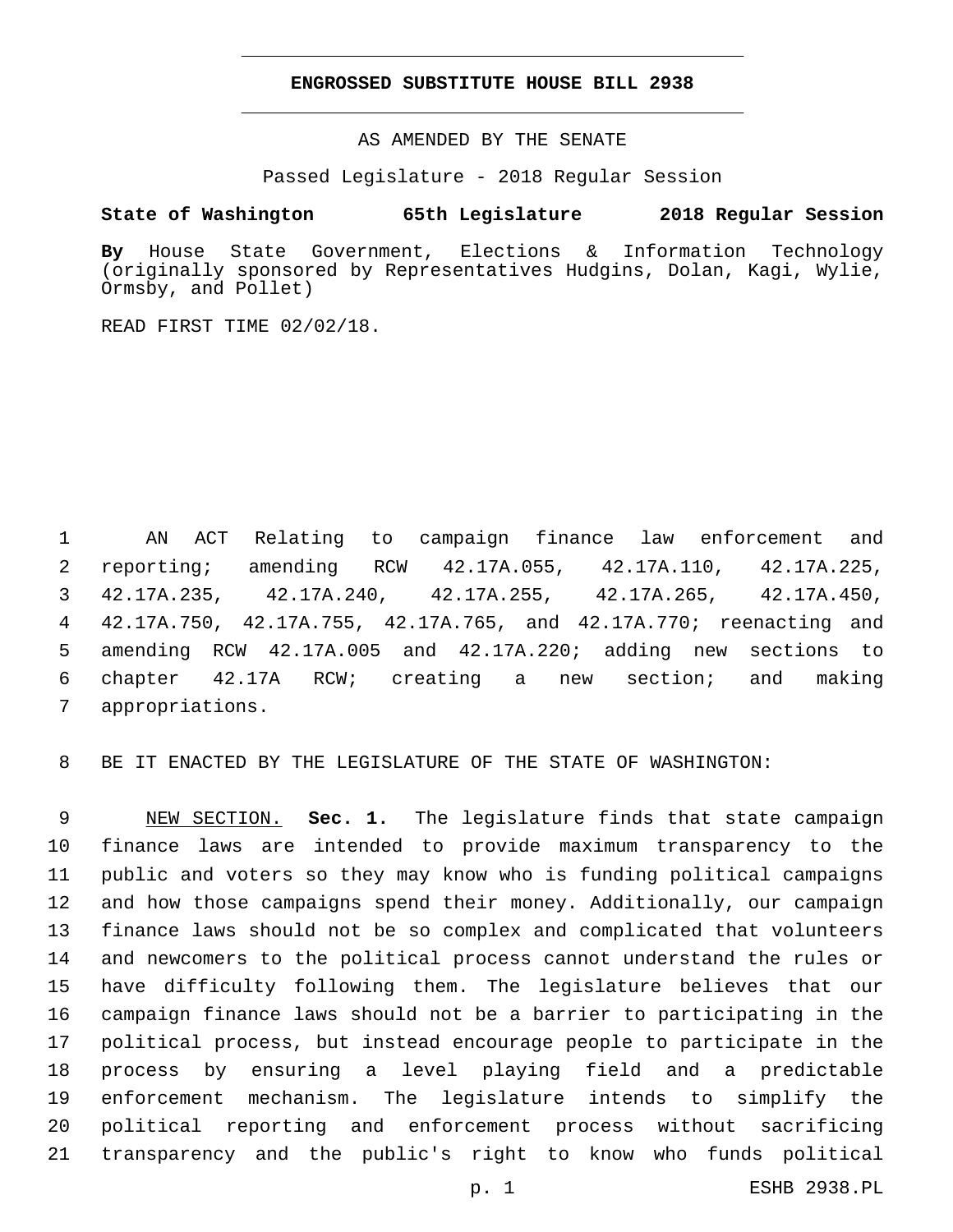campaigns. The legislature also intends to expedite the public disclosure commission's enforcement procedures so that remedial campaign finance violations can be dealt with administratively.

 The intent of the law is not to trap or embarrass people when they make honest remediable errors. A majority of smaller campaigns are volunteer-driven and most treasurers are not professional accountants. The public disclosure commission should be guided to review and address major violations, intentional violations, and violations that could change the outcome of an election or materially 10 affect the public interest.

 **Sec. 2.** RCW 42.17A.005 and 2011 c 145 s 2 and 2011 c 60 s 19 are 12 each reenacted and amended to read as follows:

 The definitions in this section apply throughout this chapter 14 unless the context clearly requires otherwise.

 (1) "Actual malice" means to act with knowledge of falsity or 16 with reckless disregard as to truth or falsity.

 (2) "Actual violation" means a violation of this chapter that is not a remedial violation or technical correction.

 (3) "Agency" includes all state agencies and all local agencies. "State agency" includes every state office, department, division, bureau, board, commission, or other state agency. "Local agency" includes every county, city, town, municipal corporation, quasi- municipal corporation, or special purpose district, or any office, department, division, bureau, board, commission, or agency thereof, 25 or other local public agency.

 $((+3))$   $(4)$  "Authorized committee" means the political committee authorized by a candidate, or by the public official against whom recall charges have been filed, to accept contributions or make expenditures on behalf of the candidate or public official.

 $((+4))$   $(5)$  "Ballot proposition" means any "measure" as defined by RCW 29A.04.091, or any initiative, recall, or referendum proposition proposed to be submitted to the voters of the state or any municipal corporation, political subdivision, or other voting constituency from and after the time when the proposition has been initially filed with the appropriate election officer of that constituency before its circulation for signatures.

 ( $(\overline{+5})$ ) (6) "Benefit" means a commercial, proprietary, financial, economic, or monetary advantage, or the avoidance of a commercial, proprietary, financial, economic, or monetary disadvantage.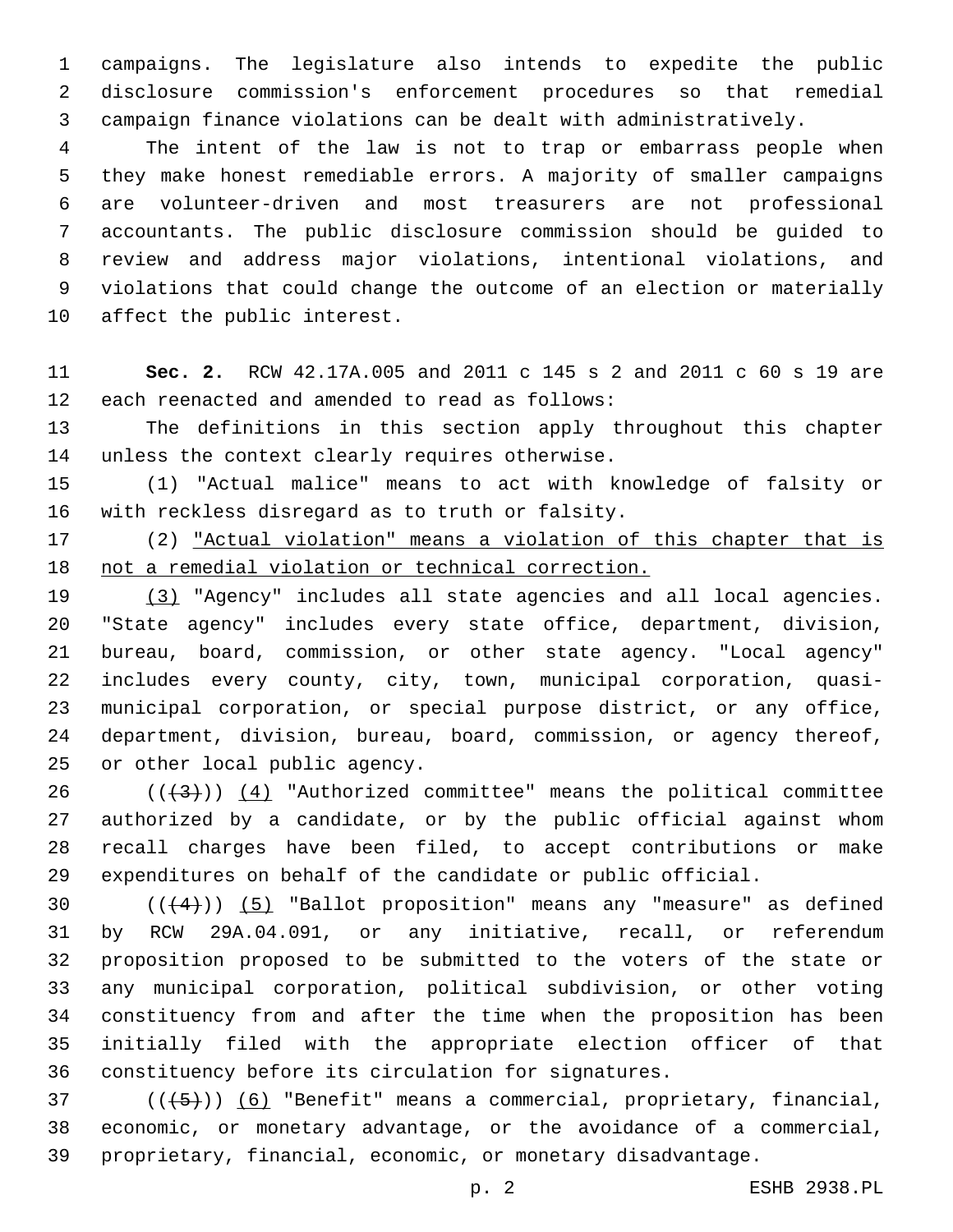- 
- 1  $((+6+))$  (7) "Bona fide political party" means:

 (a) An organization that has been recognized as a minor political 3 party by the secretary of state;

 (b) The governing body of the state organization of a major political party, as defined in RCW 29A.04.086, that is the body authorized by the charter or bylaws of the party to exercise 7 authority on behalf of the state party; or

 (c) The county central committee or legislative district committee of a major political party. There may be only one legislative district committee for each party in each legislative 11 district.

12  $((+7))$   $(8)$  "Books of account" means:

 (a) In the case of a campaign or political committee, a ledger or 14 similar listing of contributions, expenditures, and debts, such as a campaign or committee is required to file regularly with the 16 commission, current as of the most recent business day; or

 (b) In the case of a commercial advertiser, details of political advertising or electioneering communications provided by the 19 advertiser, including the names and addresses of persons from whom it accepted political advertising or electioneering communications, the exact nature and extent of the services rendered and the total cost and the manner of payment for the services.

 (9) "Candidate" means any individual who seeks nomination for election or election to public office. An individual seeks nomination 25 or election when he or she first:

 (a) Receives contributions or makes expenditures or reserves space or facilities with intent to promote his or her candidacy for 28 office;

(b) Announces publicly or files for office;

 (c) Purchases commercial advertising space or broadcast time to 31 promote his or her candidacy; or

 (d) Gives his or her consent to another person to take on behalf of the individual any of the actions in (a) or (c) of this 34 subsection.

 (((8))) (10) "Caucus political committee" means a political committee organized and maintained by the members of a major political party in the state senate or state house of 38 representatives.

 $(1)$  ( $(1)$   $(11)$  "Commercial advertiser" means any person who sells the service of communicating messages or producing printed material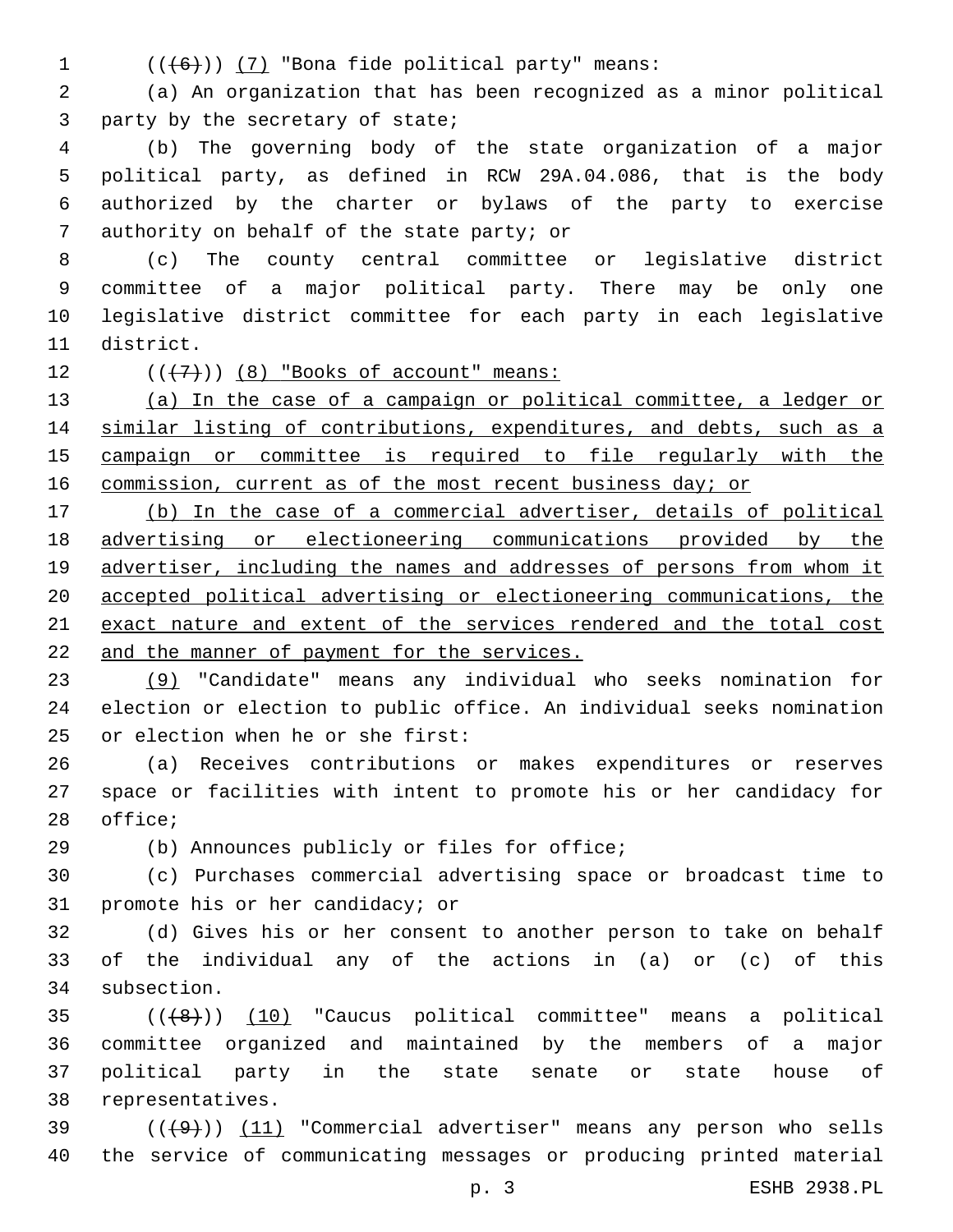for broadcast or distribution to the general public or segments of the general public whether through the use of newspapers, magazines, television and radio stations, billboard companies, direct mail advertising companies, printing companies, or otherwise.

5 (( $(10)$ )) (12) "Commission" means the agency established under RCW 42.17A.100.6

 (( $(11)$ )) (13) "Committee" unless the context indicates otherwise, includes any candidate, ballot measure, recall, political, or continuing committee.

 (14) "Compensation" unless the context requires a narrower meaning, includes payment in any form for real or personal property or services of any kind. For the purpose of compliance with RCW 42.17A.710, "compensation" does not include per diem allowances or other payments made by a governmental entity to reimburse a public official for expenses incurred while the official is engaged in the 16 official business of the governmental entity.

17 (( $(12)$ )) (15) "Continuing political committee" means a political committee that is an organization of continuing existence not established in anticipation of any particular election campaign.

20  $((+13))$   $(16)(a)$  "Contribution" includes:

 (i) A loan, gift, deposit, subscription, forgiveness of indebtedness, donation, advance, pledge, payment, transfer of funds between political committees, or anything of value, including personal and professional services for less than full consideration;

 (ii) An expenditure made by a person in cooperation, consultation, or concert with, or at the request or suggestion of, a candidate, a political committee, the person or persons named on the candidate's or committee's registration form who direct expenditures on behalf of the candidate or committee, or their agents;

 (iii) The financing by a person of the dissemination, distribution, or republication, in whole or in part, of broadcast, written, graphic, or other form of political advertising or electioneering communication prepared by a candidate, a political 34 committee, or its authorized agent;

 (iv) Sums paid for tickets to fund-raising events such as dinners and parties, except for the actual cost of the consumables furnished 37 at the event.

(b) "Contribution" does not include:38

 (i) ((Standard)) Legally accrued interest on money deposited in a 40 political committee's account;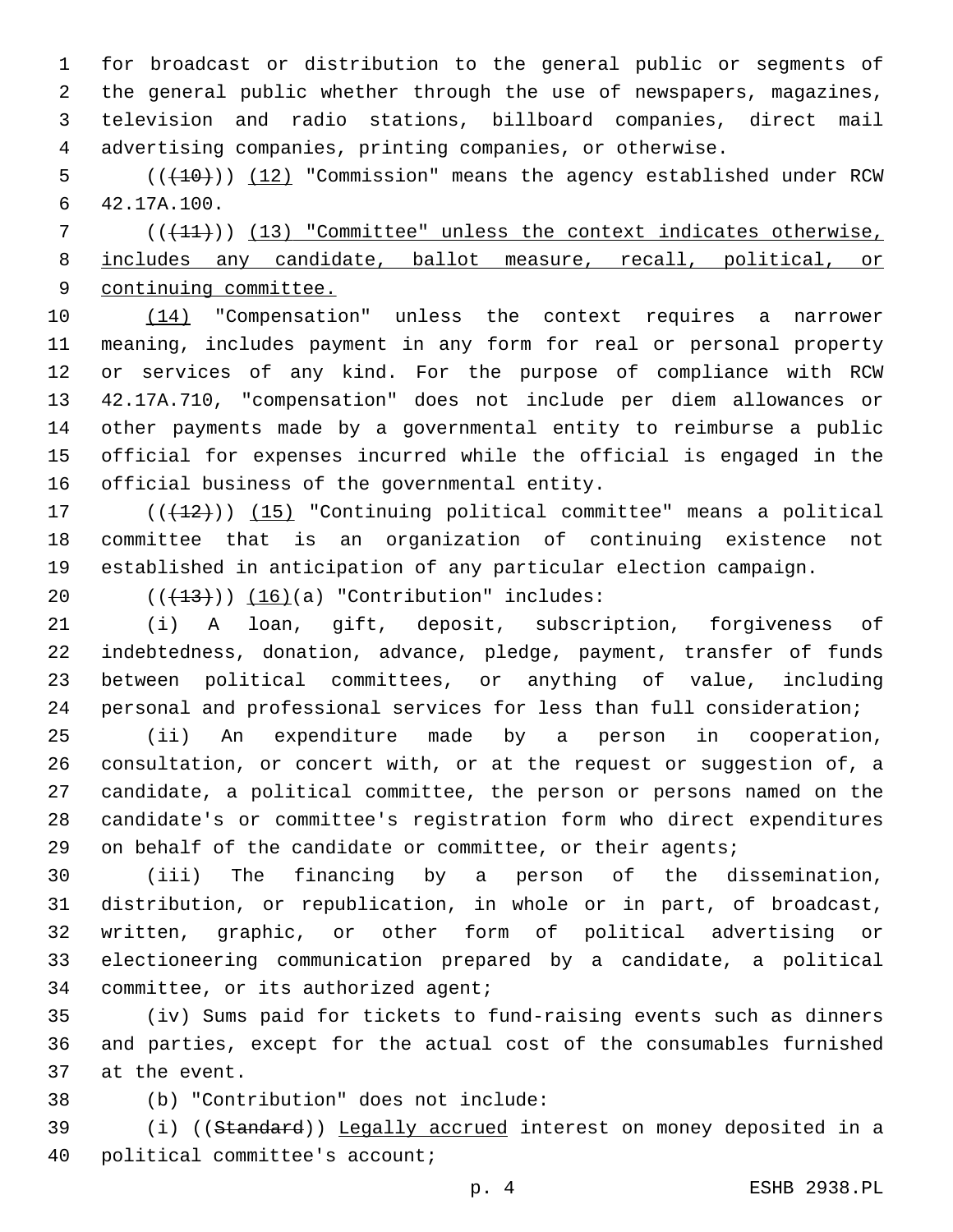1 (ii) Ordinary home hospitality;

 (iii) A contribution received by a candidate or political 3 committee that is returned to the contributor within  $((five))$  ten business days of the date on which it is received by the candidate or 5 political committee;

 (iv) A news item, feature, commentary, or editorial in a regularly scheduled news medium that is of primary interest to the general public, that is in a news medium controlled by a person whose business is that news medium, and that is not controlled by a 10 candidate or a political committee;

 (v) An internal political communication primarily limited to the members of or contributors to a political party organization or political committee, or to the officers, management staff, or stockholders of a corporation or similar enterprise, or to the members of a labor organization or other membership organization;

 (vi) The rendering of personal services of the sort commonly performed by volunteer campaign workers, or incidental expenses personally incurred by volunteer campaign workers not in excess of fifty dollars personally paid for by the worker. "Volunteer services," for the purposes of this subsection, means services or labor for which the individual is not compensated by any person;

 (vii) Messages in the form of reader boards, banners, or yard or window signs displayed on a person's own property or property occupied by a person. However, a facility used for such political advertising for which a rental charge is normally made must be reported as an in-kind contribution and counts towards any applicable contribution limit of the person providing the facility;

(viii) Legal or accounting services rendered to or on behalf of:

 (A) A political party or caucus political committee if the person paying for the services is the regular employer of the person 31 rendering such services; or

 (B) A candidate or an authorized committee if the person paying for the services is the regular employer of the individual rendering the services and if the services are solely for the purpose of ensuring compliance with state election or public disclosure laws; or

 (ix) The performance of ministerial functions by a person on behalf of two or more candidates or political committees either as volunteer services defined in (b)(vi) of this subsection or for payment by the candidate or political committee for whom the services 40 are performed as long as: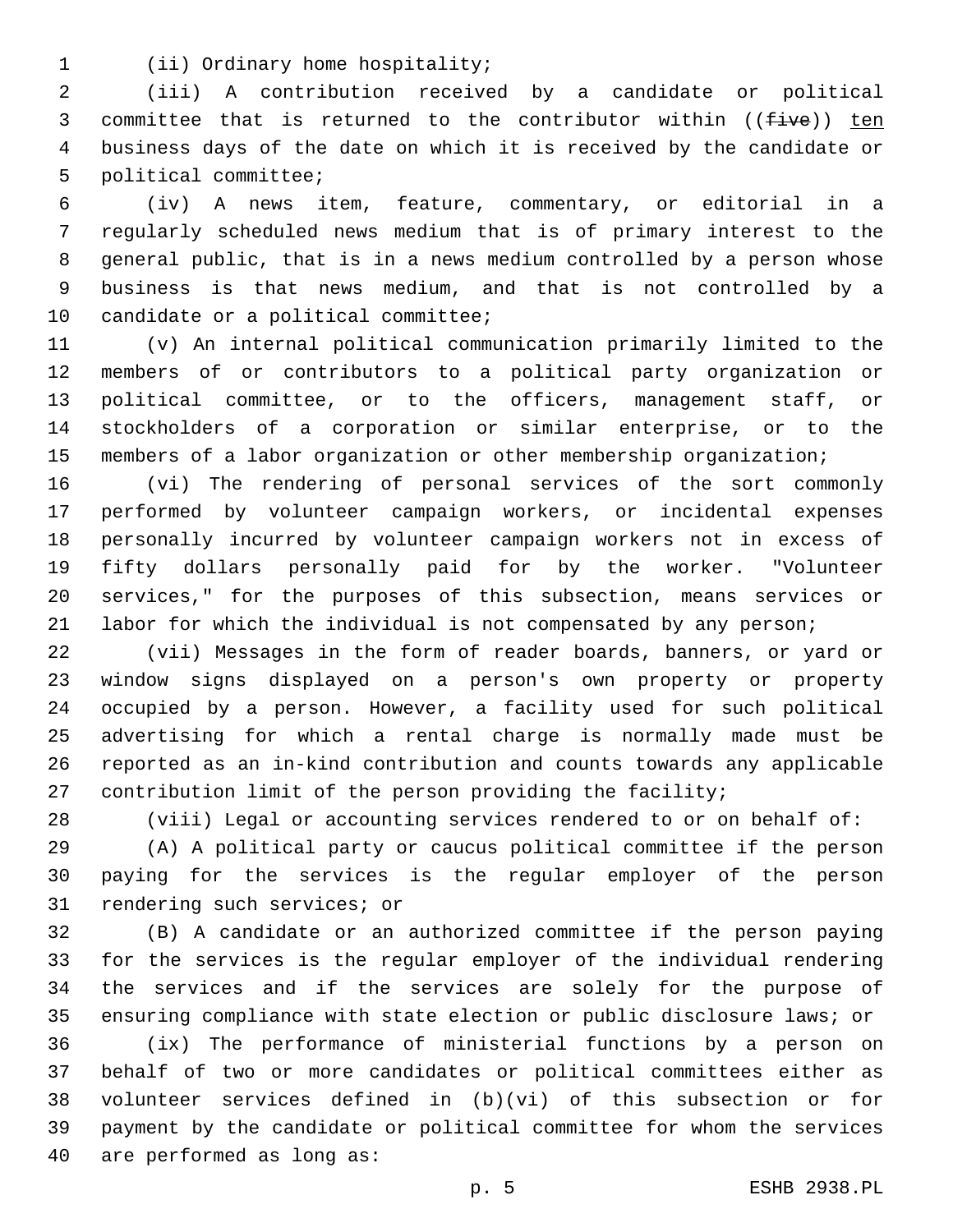(A) The person performs solely ministerial functions;

 (B) A person who is paid by two or more candidates or political committees is identified by the candidates and political committees on whose behalf services are performed as part of their respective statements of organization under RCW 42.17A.205; and

 (C) The person does not disclose, except as required by law, any information regarding a candidate's or committee's plans, projects, activities, or needs, or regarding a candidate's or committee's contributions or expenditures that is not already publicly available from campaign reports filed with the commission, or otherwise engage in activity that constitutes a contribution under (a)(ii) of this 12 subsection.

 A person who performs ministerial functions under this subsection  $((+13))$   $(16)(b)(ix)$  is not considered an agent of the candidate or committee as long as he or she has no authority to authorize expenditures or make decisions on behalf of the candidate or 17 committee.

 (c) Contributions other than money or its equivalent are deemed to have a monetary value equivalent to the fair market value of the contribution. Services or property or rights furnished at less than their fair market value for the purpose of assisting any candidate or political committee are deemed a contribution. Such a contribution must be reported as an in-kind contribution at its fair market value and counts towards any applicable contribution limit of the provider.

25 (( $(14)$ )) (17) "Depository" means a bank, mutual savings bank, savings and loan association, or credit union doing business in this 27 state.

28  $((+15))$   $(18)$  "Elected official" means any person elected at a general or special election to any public office, and any person 30 appointed to fill a vacancy in any such office.

 $((+16))$   $(19)$  "Election" includes any primary, general, or special election for public office and any election in which a ballot proposition is submitted to the voters. An election in which the qualifications for voting include other than those requirements set forth in Article VI, section 1 (Amendment 63) of the Constitution of the state of Washington shall not be considered an election for 37 purposes of this chapter.

38  $((+17))$   $(20)$  "Election campaign" means any campaign in support of or in opposition to a candidate for election to public office and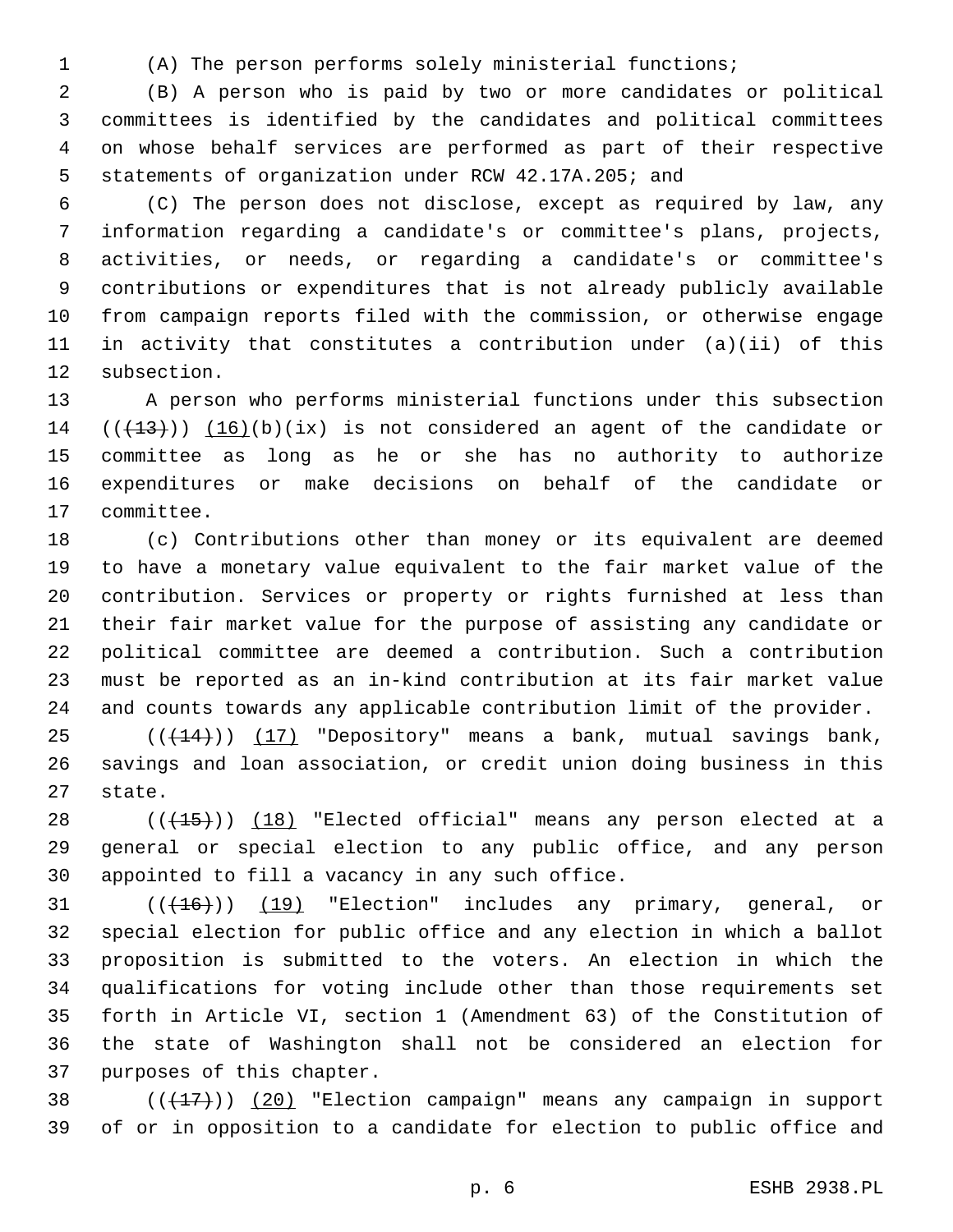any campaign in support of, or in opposition to, a ballot 2 proposition.

3 (( $(18)$ )) (21) "Election cycle" means the period beginning on the first day of January after the date of the last previous general election for the office that the candidate seeks and ending on December 31st after the next election for the office. In the case of a special election to fill a vacancy in an office, "election cycle" means the period beginning on the day the vacancy occurs and ending 9 on December 31st after the special election.

10 (( $\left(\frac{19}{19}\right)$ ) (22)(a) "Electioneering communication" means any 11 broadcast, cable, or satellite television  $((\theta \cdot \mathbf{r}))$ , radio transmission, digital communication, United States postal service mailing, 13 billboard, newspaper, or periodical that:

 (i) Clearly identifies a candidate for a state, local, or judicial office either by specifically naming the candidate, or 16 identifying the candidate without using the candidate's name;

17 (ii) Is broadcast, transmitted electronically or by other means, mailed, erected, distributed, or otherwise published within sixty days before any election for that office in the jurisdiction in which 20 the candidate is seeking election; and

 (iii) Either alone, or in combination with one or more communications identifying the candidate by the same sponsor during the sixty days before an election, has a fair market value of one 24 thousand dollars or more.

(b) "Electioneering communication" does not include:

 (i) Usual and customary advertising of a business owned by a candidate, even if the candidate is mentioned in the advertising when the candidate has been regularly mentioned in that advertising appearing at least twelve months preceding his or her becoming a 30 candidate;

 (ii) Advertising for candidate debates or forums when the advertising is paid for by or on behalf of the debate or forum sponsor, so long as two or more candidates for the same position have been invited to participate in the debate or forum;

 (iii) A news item, feature, commentary, or editorial in a 36 regularly scheduled news medium that is:

(A) Of primary interest to the general public;

 (B) In a news medium controlled by a person whose business is 39 that news medium; and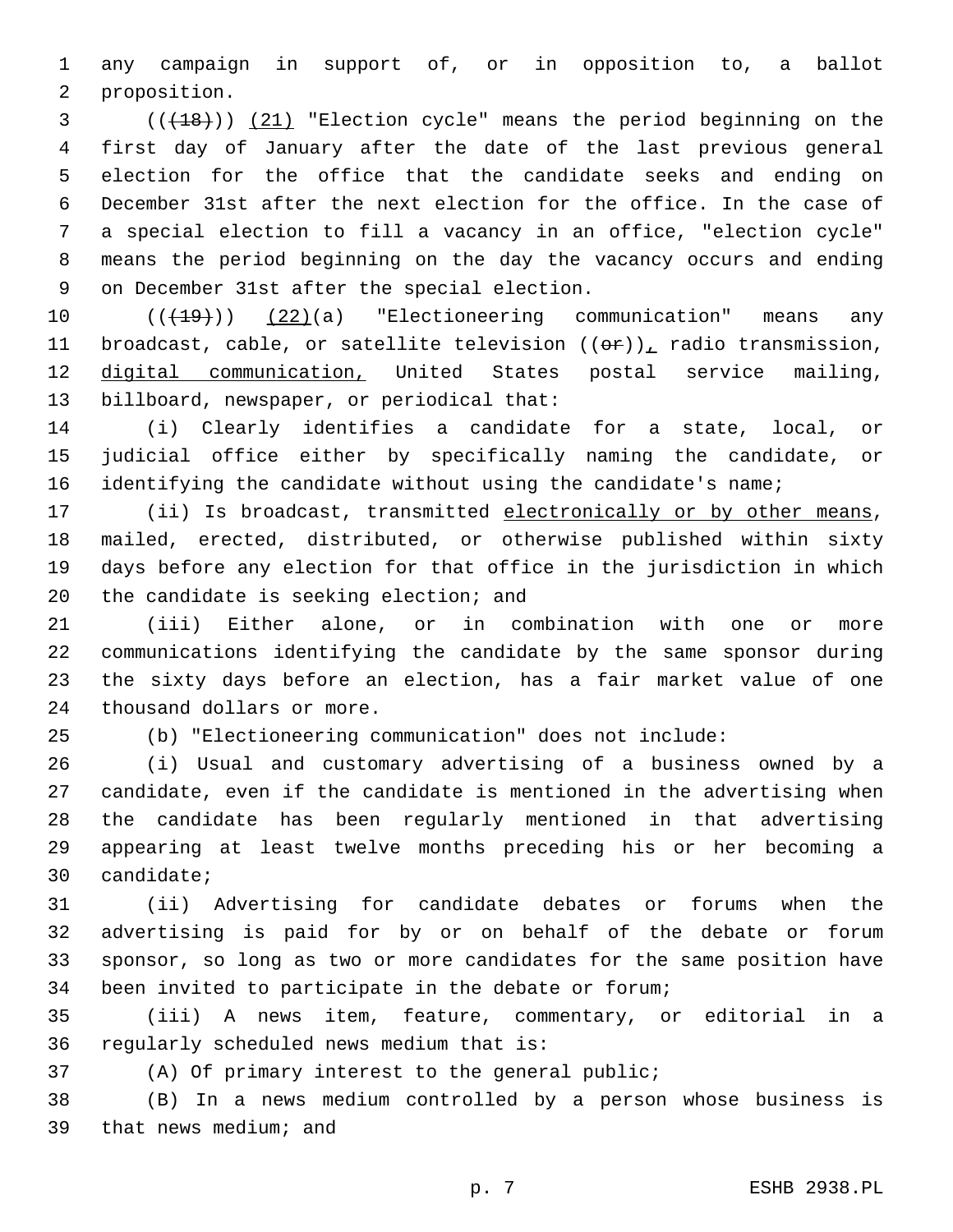(C) Not a medium controlled by a candidate or a political 2 committee;

3 (iv) Slate cards and sample ballots;

 (v) Advertising for books, films, dissertations, or similar works (A) written by a candidate when the candidate entered into a contract for such publications or media at least twelve months before becoming 7 a candidate, or (B) written about a candidate;

8 (vi) Public service announcements;

 (vii) ((A mailed)) An internal political communication primarily limited to the members of or contributors to a political party organization or political committee, or to the officers, management staff, or stockholders of a corporation or similar enterprise, or to the members of a labor organization or other membership organization;

 (viii) An expenditure by or contribution to the authorized committee of a candidate for state, local, or judicial office; or

 (ix) Any other communication exempted by the commission through 17 rule consistent with the intent of this chapter.

 $((+20))$  (23) "Expenditure" includes a payment, contribution, subscription, distribution, loan, advance, deposit, or gift of money or anything of value, and includes a contract, promise, or agreement, whether or not legally enforceable, to make an expenditure. "Expenditure" also includes a promise to pay, a payment, or a transfer of anything of value in exchange for goods, services, property, facilities, or anything of value for the purpose of assisting, benefiting, or honoring any public official or candidate, or assisting in furthering or opposing any election campaign. For the purposes of this chapter, agreements to make expenditures, contracts, and promises to pay may be reported as estimated obligations until actual payment is made. "Expenditure" shall not include the partial or complete repayment by a candidate or political committee of the principal of a loan, the receipt of which loan has been properly 32 reported.

33  $((+21))$   $(24)$  "Final report" means the report described as a 34 final report in RCW 42.17A.235(2).

  $((+22))$   $(25)$  "General election" for the purposes of RCW 42.17A.405 means the election that results in the election of a person to a state or local office. It does not include a primary.

38  $((+23))$   $(26)$  "Gift" has the definition in RCW 42.52.010.

39  $((+24))$   $(27)$  "Immediate family" includes the spouse or domestic partner, dependent children, and other dependent relatives, if living

p. 8 ESHB 2938.PL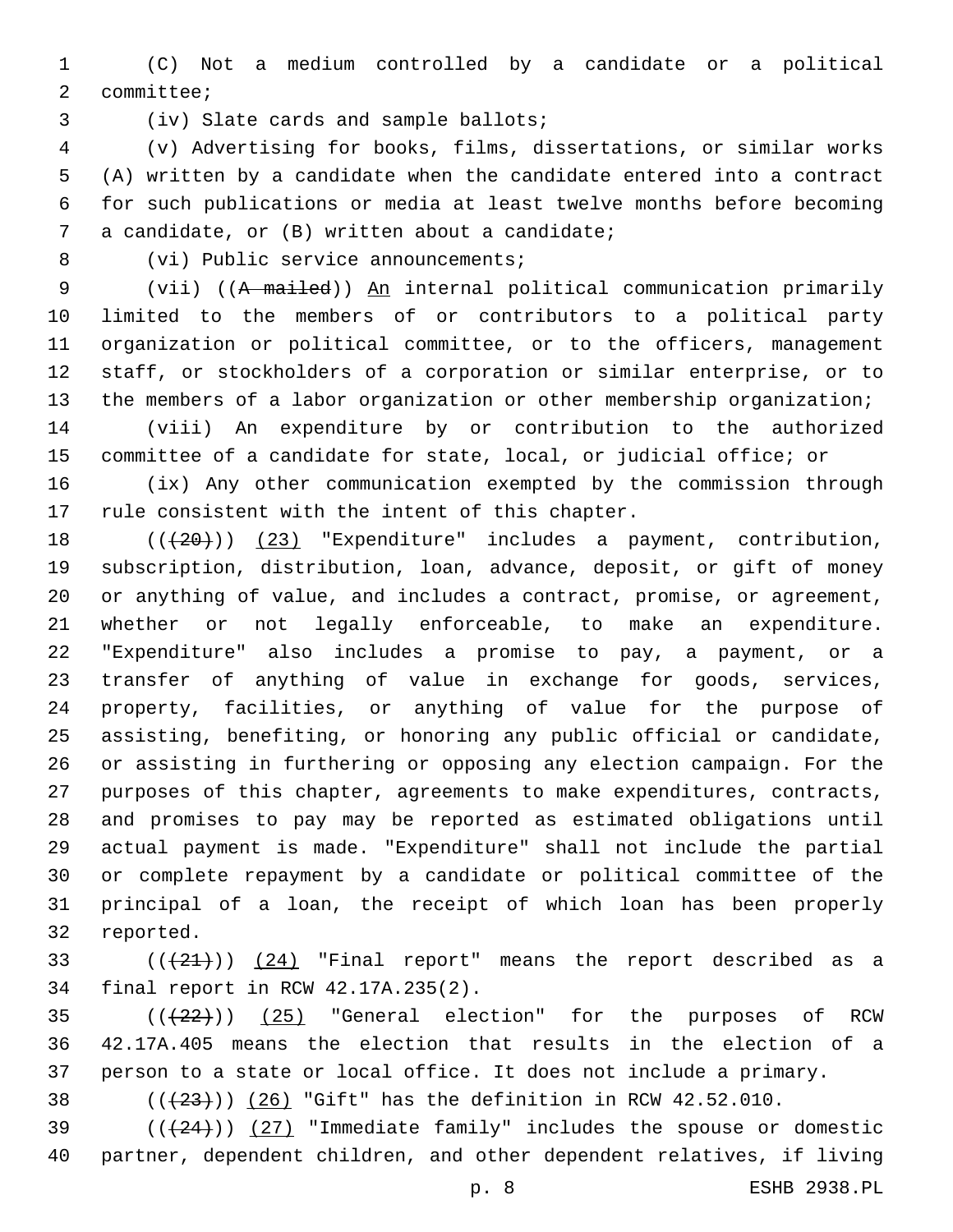in the household. For the purposes of the definition of "intermediary" in this section, "immediate family" means an individual's spouse or domestic partner, and child, stepchild, grandchild, parent, stepparent, grandparent, brother, half brother, sister, or half sister of the individual and the spouse or the domestic partner of any such person and a child, stepchild, grandchild, parent, stepparent, grandparent, brother, half brother, sister, or half sister of the individual's spouse or domestic partner and the spouse or the domestic partner of any such person.

10  $((+25))$   $(28)$  "Incumbent" means a person who is in present 11 possession of an elected office.

12 (( $(426)$ )) (29)(a) "Independent expenditure" means an expenditure 13 that has each of the following elements:

14  $((+a))$   $(i)$  It is made in support of or in opposition to a 15 candidate for office by a person who is not  $((+\frac{1}{2})^2)$ :

16  $(A)$  A candidate for that office(( $\frac{1+i}{1+i}$ ));

17 (B) An authorized committee of that candidate for that office( $(\tau$  $(\pm \pm \pm \cdot))$ ; and

 (C) A person who has received the candidate's encouragement or approval to make the expenditure, if the expenditure pays in whole or in part for political advertising supporting that candidate or promoting the defeat of any other candidate or candidates for that 23 office( $(-$ or  $(i+1)(i)$ );

24 (ii) It is made in support of or in opposition to a candidate for office by a person with whom the candidate has not collaborated for the purpose of making the expenditure, if the expenditure pays in whole or in part for political advertising supporting that candidate or promoting the defeat of any other candidate or candidates for that 29 office;

 $((+b))$   $(iii)$  The expenditure pays in whole or in part for political advertising that either specifically names the candidate supported or opposed, or clearly and beyond any doubt identifies the 33 candidate without using the candidate's name; and

 (( $\left(\frac{1}{10}\right)$ ) (iv) The expenditure, alone or in conjunction with another expenditure or other expenditures of the same person in 36 support of or opposition to that candidate, has a value of ((eight hundred dollars)) one-half the contribution limit from an individual per election or more. A series of expenditures, each of which is under ((eight hundred dollars)) one-half the contribution limit from an individual per election, constitutes one independent expenditure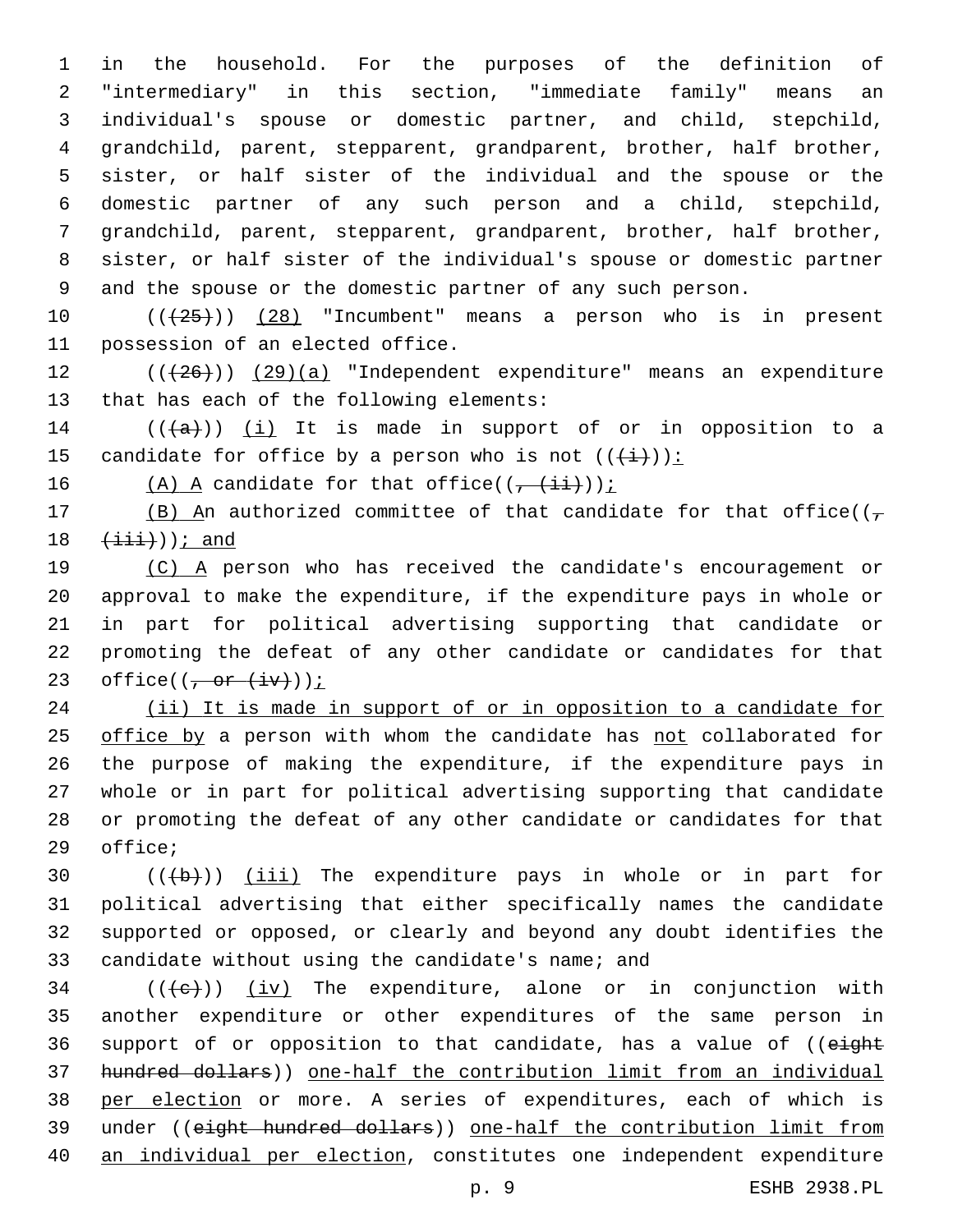if their cumulative value is ((eight hundred dollars)) one-half the contribution limit from an individual per election or more.

 (((27))) (b) "Independent expenditure" does not include: Ordinary home hospitality; communications with journalists or editorial staff designed to elicit a news item, feature, commentary, or editorial in a regularly scheduled news medium that is of primary interest to the general public, controlled by a person whose business is that news 8 medium, and not controlled by a candidate or a political committee; participation in the creation of a publicly funded voters pamphlet statement in written or video form; an internal political communication primarily limited to contributors to a political party organization or political action committee, the officers, management 13 staff, and stockholders of a corporation or similar enterprise, or 14 the members of a labor organization or other membership organization; or the rendering of personal services of the sort commonly performed 16 by volunteer campaign workers or incidental expenses personally incurred by volunteer campaign workers not in excess of two hundred fifty dollars personally paid for by the worker.

 (30)(a) "Intermediary" means an individual who transmits a contribution to a candidate or committee from another person unless the contribution is from the individual's employer, immediate family, or an association to which the individual belongs.

 (b) A treasurer or a candidate is not an intermediary for purposes of the committee that the treasurer or candidate serves.

 (c) A professional fund-raiser is not an intermediary if the fund-raiser is compensated for fund-raising services at the usual and 27 customary rate.

 (d) A volunteer hosting a fund-raising event at the individual's home is not an intermediary for purposes of that event.

30 (( $(28)$ )) (31) "Legislation" means bills, resolutions, motions, amendments, nominations, and other matters pending or proposed in either house of the state legislature, and includes any other matter that may be the subject of action by either house or any committee of the legislature and all bills and resolutions that, having passed both houses, are pending approval by the governor.

 ( $(\frac{29}{1})$   $(32)$  "Legislative office" means the office of a member of the state house of representatives or the office of a member of 38 the state senate.

 (((30))) (33) "Lobby" and "lobbying" each mean attempting to influence the passage or defeat of any legislation by the legislature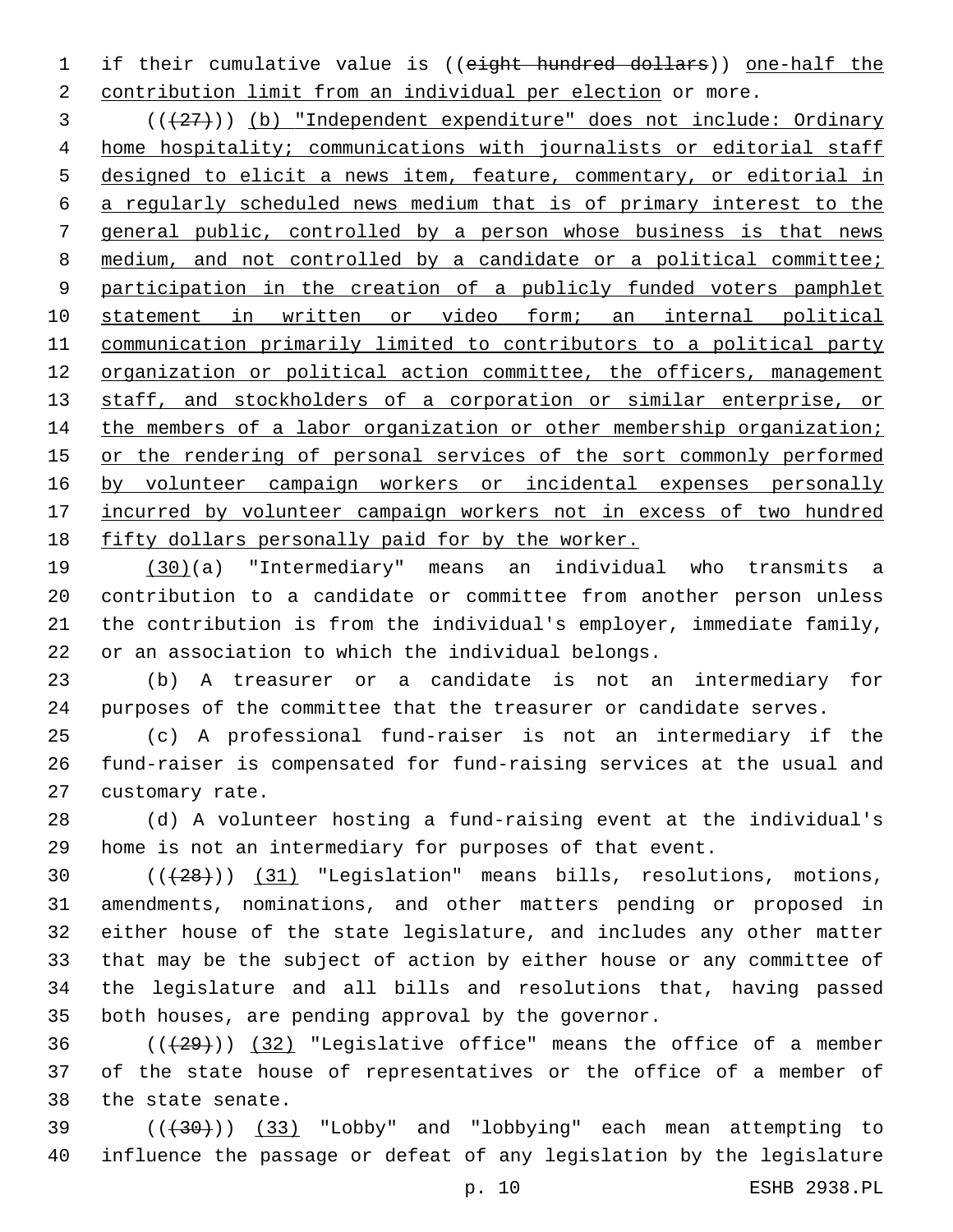of the state of Washington, or the adoption or rejection of any rule, standard, rate, or other legislative enactment of any state agency under the state administrative procedure act, chapter 34.05 RCW. Neither "lobby" nor "lobbying" includes an association's or other organization's act of communicating with the members of that association or organization.6

 ( $(\frac{431}{31})$ ) (34) "Lobbyist" includes any person who lobbies either 8 in his or her own or another's behalf.

9 (( $(35)$  "Lobbyist's employer" means the person or persons by whom a lobbyist is employed and all persons by whom he or she is 11 compensated for acting as a lobbyist.

 ( $(\overline{33})$ ) (36) "Ministerial functions" means an act or duty carried out as part of the duties of an administrative office without 14 exercise of personal judgment or discretion.

 $((+34))$   $(37)$  "Participate" means that, with respect to a 16 particular election, an entity:

 (a) Makes either a monetary or in-kind contribution to a 18 candidate;

 (b) Makes an independent expenditure or electioneering communication in support of or opposition to a candidate;

 (c) Endorses a candidate before contributions are made by a subsidiary corporation or local unit with respect to that candidate 23 or that candidate's opponent;

 (d) Makes a recommendation regarding whether a candidate should be supported or opposed before a contribution is made by a subsidiary corporation or local unit with respect to that candidate or that 27 candidate's opponent; or

 (e) Directly or indirectly collaborates or consults with a subsidiary corporation or local unit on matters relating to the support of or opposition to a candidate, including, but not limited to, the amount of a contribution, when a contribution should be given, and what assistance, services or independent expenditures, or electioneering communications, if any, will be made or should be made 34 in support of or opposition to a candidate.

 (((35))) (38) "Person" includes an individual, partnership, joint venture, public or private corporation, association, federal, state, or local governmental entity or agency however constituted, candidate, committee, political committee, political party, executive committee thereof, or any other organization or group of persons, 40 however organized.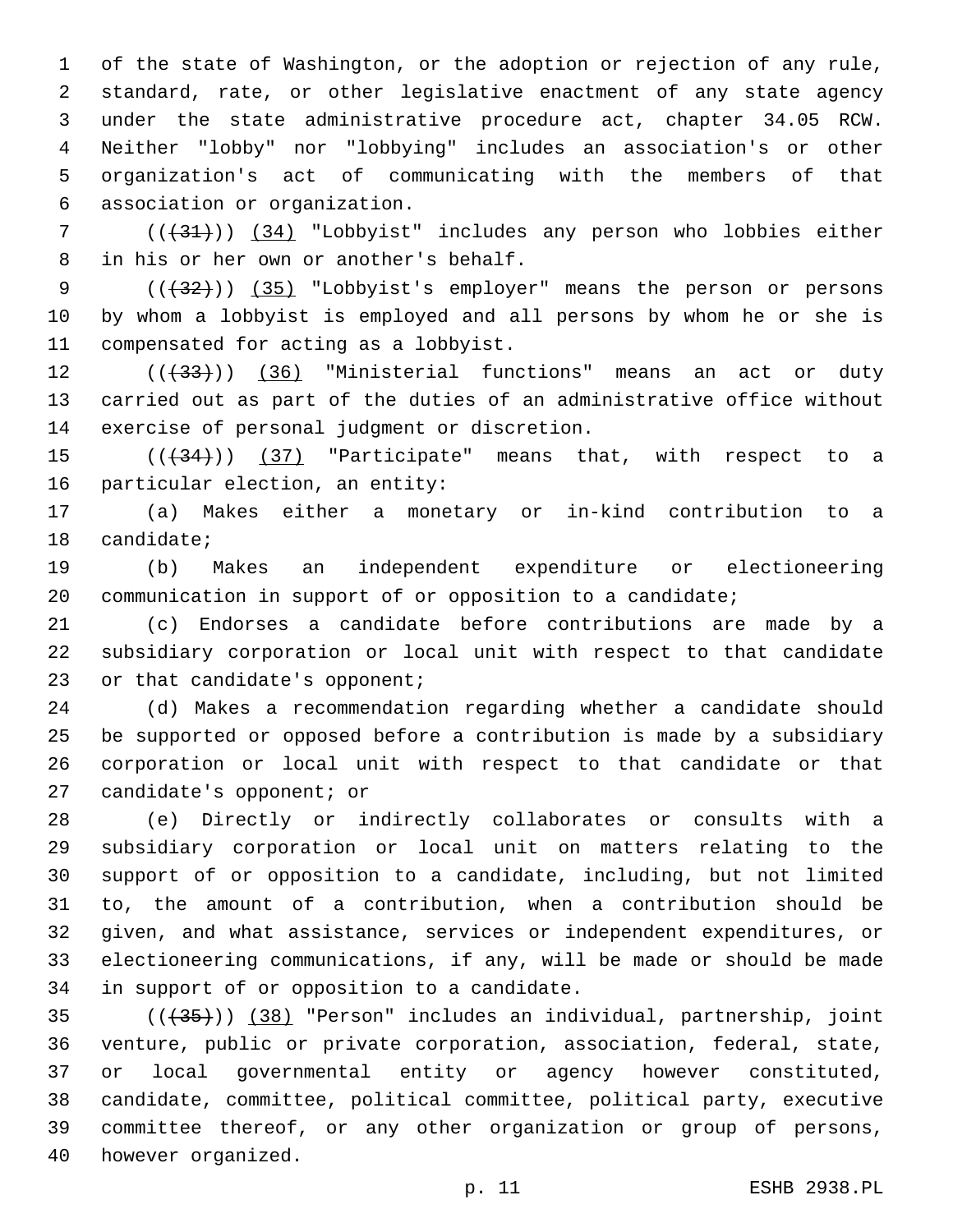1 (( $(36)$ )) (39) "Political advertising" includes any advertising displays, newspaper ads, billboards, signs, brochures, articles, tabloids, flyers, letters, radio or television presentations, digital communication, or other means of mass communication, used for the purpose of appealing, directly or indirectly, for votes or for financial or other support or opposition in any election campaign.

 (((37))) (40) "Political committee" means any person (except a candidate or an individual dealing with his or her own funds or property) having the expectation of receiving contributions or making expenditures in support of, or opposition to, any candidate or any 11 ballot proposition.

 $((+38))$   $(41)$  "Primary" for the purposes of RCW 42.17A.405 means the procedure for nominating a candidate to state or local office under chapter 29A.52 RCW or any other primary for an election that uses, in large measure, the procedures established in chapter 29A.52 16 RCW.

17 (( $\left(\frac{139}{12}\right)$  (42) "Public office" means any federal, state, judicial, county, city, town, school district, port district, special district, or other state political subdivision elective office.

 $((440))$   $(43)$  "Public record" has the definition in RCW 21 42.56.010.

 $((44)$ ) (44) "Recall campaign" means the period of time beginning on the date of the filing of recall charges under RCW 29A.56.120 and ending thirty days after the recall election.

 (((42))) (45) "Remedial violation" means any violation of this chapter that:

 (a) Involved expenditures totaling no more than the contribution limits set out under RCW 42.17A.405(2) per election, or one thousand 29 dollars if there is no statutory limit;

(b) Occurred:

 (i) More than thirty days before an election, where the commission entered into an agreement to resolve the matter; or

 (ii) At any time where the violation did not constitute a material violation because it was inadvertent and minor or otherwise has been cured and, after consideration of all the circumstances, further proceedings would not serve the purposes of this chapter;

 (c) Does not materially affect the public interest, beyond the harm to the policy of this chapter inherent in any violation; and

 (d) Involved: (i) A person who: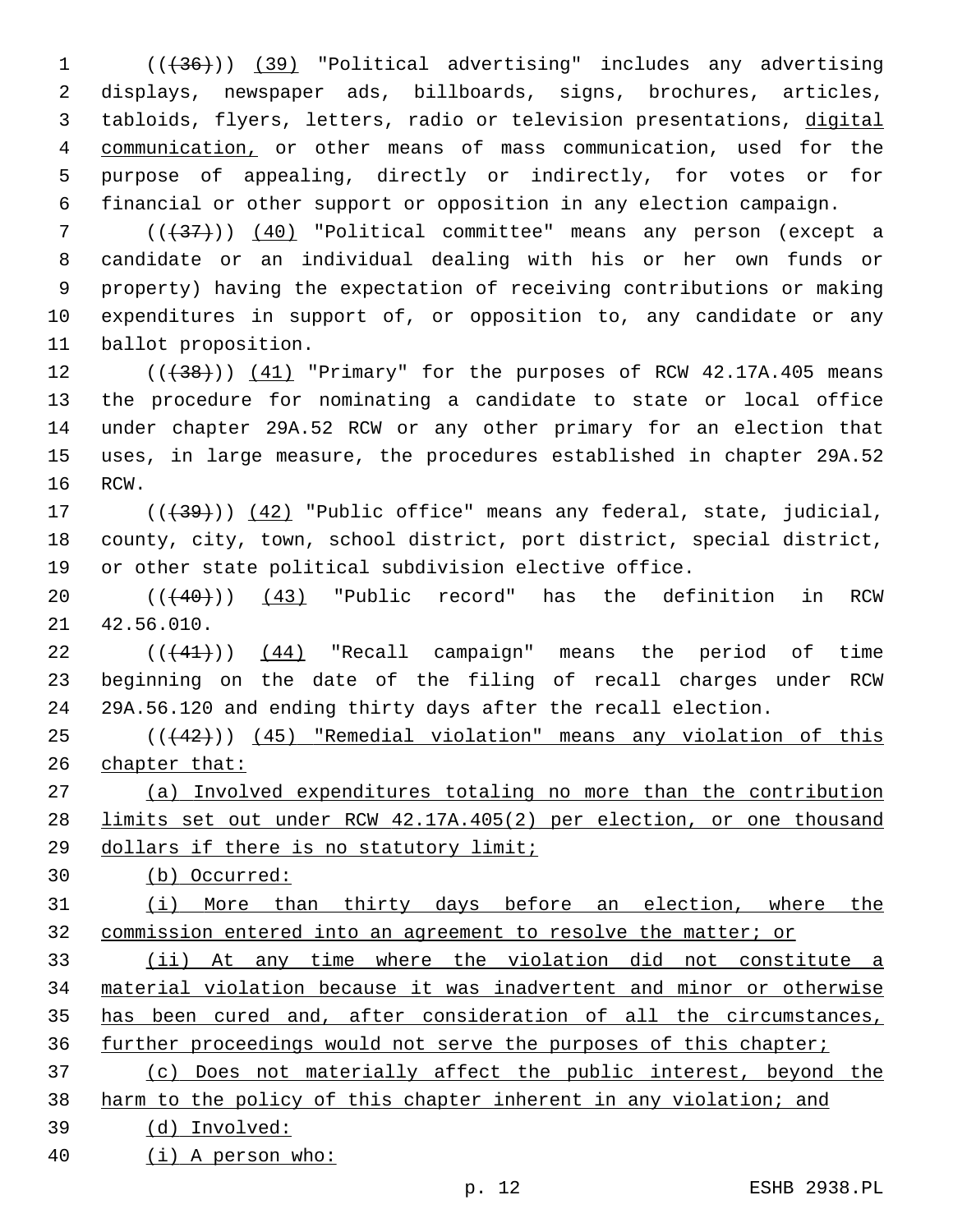(A) Took corrective action within five business days after the commission first notified the person of noncompliance, or where the commission did not provide notice and filed a required report within twenty-one days after the report was due to be filed; and (B) Substantially met the filing deadline for all other required reports within the immediately preceding twelve-month period; or (ii) A candidate who: (A) Lost the election in question; and (B) Did not receive contributions over one hundred times the contribution limit in aggregate per election during the campaign in question. (46)(a) "Sponsor" for purposes of an electioneering communications, independent expenditures, or political advertising means the person paying for the electioneering communication, independent expenditure, or political advertising. If a person acts as an agent for another or is reimbursed by another for the payment, the original source of the payment is the sponsor. (b) "Sponsor," for purposes of a political committee, means any person, except an authorized committee, to whom any of the following 20 applies: (i) The committee receives eighty percent or more of its contributions either from the person or from the person's members, 23 officers, employees, or shareholders; (ii) The person collects contributions for the committee by use of payroll deductions or dues from its members, officers, or 26 employees. (( $(43)$ )) ( $47$ ) "Sponsored committee" means a committee, other than an authorized committee, that has one or more sponsors.

 (((44))) (48) "State office" means state legislative office or the office of governor, lieutenant governor, secretary of state, attorney general, commissioner of public lands, insurance commissioner, superintendent of public instruction, state auditor, or 33 state treasurer.

 ( $(445)$ )  $(49)$  "State official" means a person who holds a state 35 office.

 ( $(446)$ ) (50) "Surplus funds" mean, in the case of a political committee or candidate, the balance of contributions that remain in the possession or control of that committee or candidate subsequent to the election for which the contributions were received, and that are in excess of the amount necessary to pay remaining debts incurred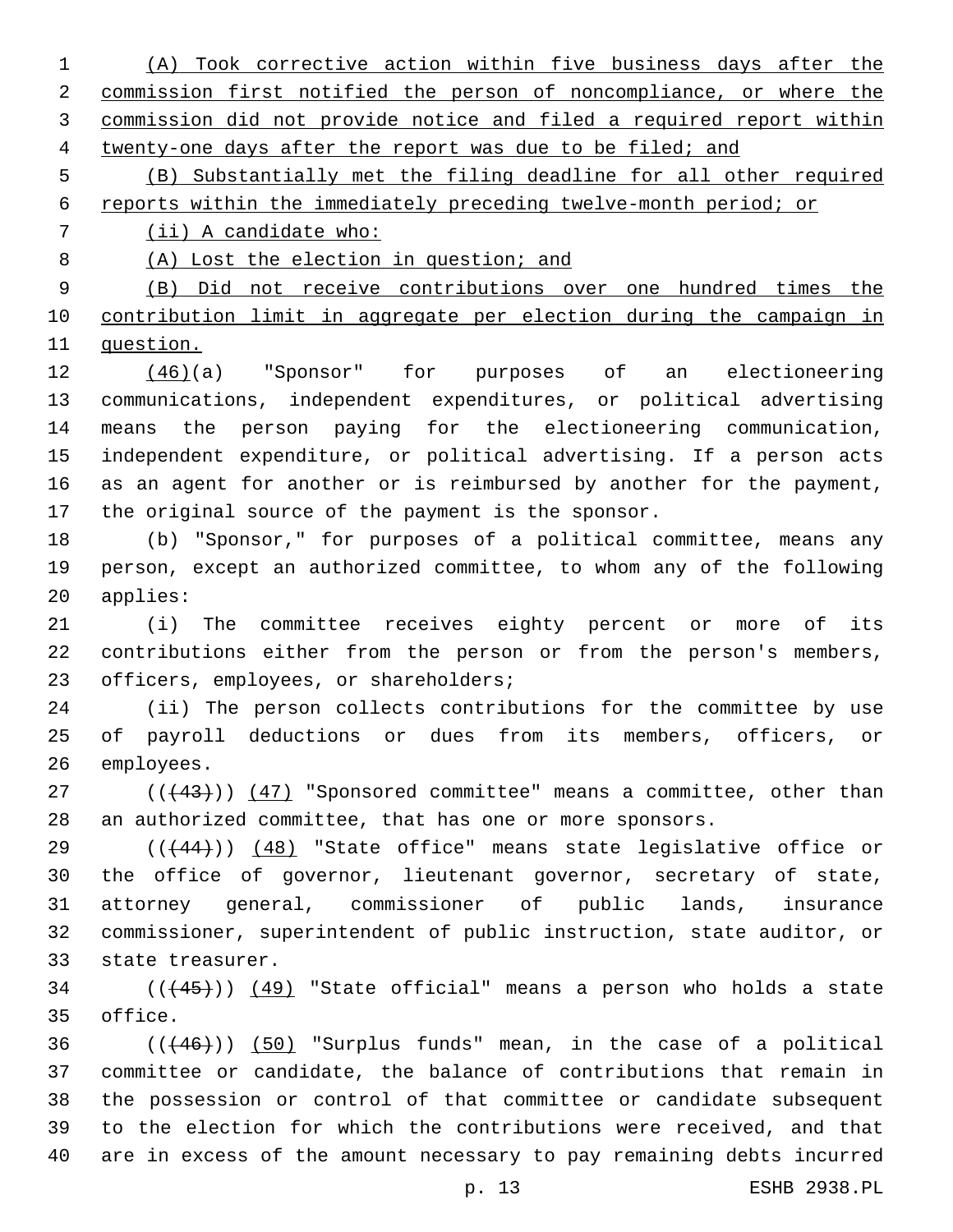by the committee or candidate with respect to that election. In the case of a continuing political committee, "surplus funds" mean those contributions remaining in the possession or control of the committee that are in excess of the amount necessary to pay all remaining debts when it makes its final report under RCW 42.17A.255.

 ( $(\overline{47})$ ) (51) "Technical correction" means a minor or ministerial error in a required report that does not materially impact the public interest and needs to be corrected for the report to be in full compliance with the requirements of this chapter.

 (52) "Treasurer" and "deputy treasurer" mean the individuals appointed by a candidate or political committee, pursuant to RCW 42.17A.210, to perform the duties specified in that section.

 **Sec. 3.** RCW 42.17A.055 and 2013 c 166 s 2 are each amended to 14 read as follows:

 (1) The commission shall make available to candidates, public officials, and political committees that are required to file reports under this chapter an electronic filing alternative for submitting financial affairs reports, contribution reports, and expenditure 19 reports.

 (2) The commission shall make available to lobbyists and lobbyists' employers required to file reports under RCW 42.17A.600, 42.17A.615, 42.17A.625, or 42.17A.630 an electronic filing 23 alternative for submitting these reports.

 (3) State agencies required to report under RCW 42.17A.635 must 25 file all reports electronically.

 (4) The commission shall make available to candidates, public officials, political committees, lobbyists, and lobbyists' employers an electronic copy of the appropriate reporting forms at no charge.

 (5) If the electronic filing system provided by the commission is inoperable for any period of time, the commission must keep a record 31 of the date and time of each instance and post outages on its web site. If a report is due on a day the electronic filing system is inoperable, it is not late if filed the first business day the system is back in operation. The commission must provide notice to all reporting entities when the system is back in operation.

 (6) All persons required to file reports under this chapter shall, at the time of initial filing, provide the commission an email address that shall constitute the official address for purposes of all communications from the commission. The person required to file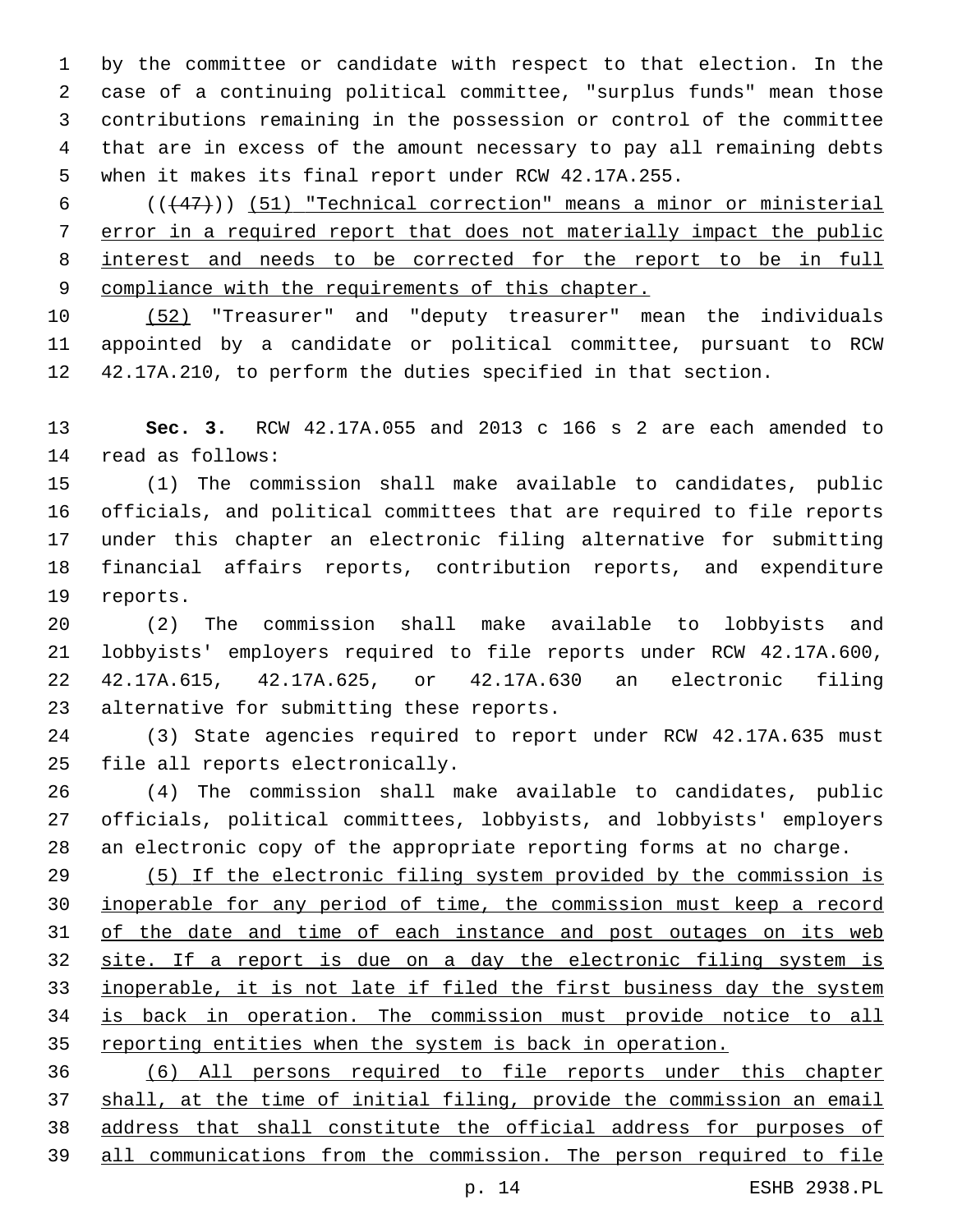one or more reports must provide any new email address to the commission within ten days, if the address has changed from that listed on the most recent report. The executive director may waive 4 the email requirement and allow use of a postal address, on the basis 5 of hardship.

 (7) The commission must publish a calendar of significant reporting dates on its web site.

 **Sec. 4.** RCW 42.17A.110 and 2015 c 225 s 55 are each amended to 9 read as follows:

10 The commission may:

 (1) Adopt, amend, and rescind suitable administrative rules to carry out the policies and purposes of this chapter, which rules shall be adopted under chapter 34.05 RCW. Any rule relating to campaign finance, political advertising, or related forms that would otherwise take effect after June 30th of a general election year shall take effect no earlier than the day following the general 17 election in that year;

 (2) Appoint an executive director and set, within the limits established by the office of financial management under RCW 43.03.028, the executive director's compensation. The executive director shall perform such duties and have such powers as the commission may prescribe and delegate to implement and enforce this chapter efficiently and effectively. The commission shall not delegate its authority to adopt, amend, or rescind rules nor may it 25 delegate authority to determine ((whether)) that an actual violation of this chapter has occurred or to assess penalties for such 27 violations;

 (3) Prepare and publish reports and technical studies as in its judgment will tend to promote the purposes of this chapter, including reports and statistics concerning campaign financing, lobbying, financial interests of elected officials, and enforcement of this 32 chapter;

 (4) Conduct, as it deems appropriate, audits and field 34 investigations;

 (5) Make public the time and date of any formal hearing set to determine whether a violation has occurred, the question or questions 37 to be considered, and the results thereof;

 (6) Administer oaths and affirmations, issue subpoenas, and compel attendance, take evidence, and require the production of any

p. 15 ESHB 2938.PL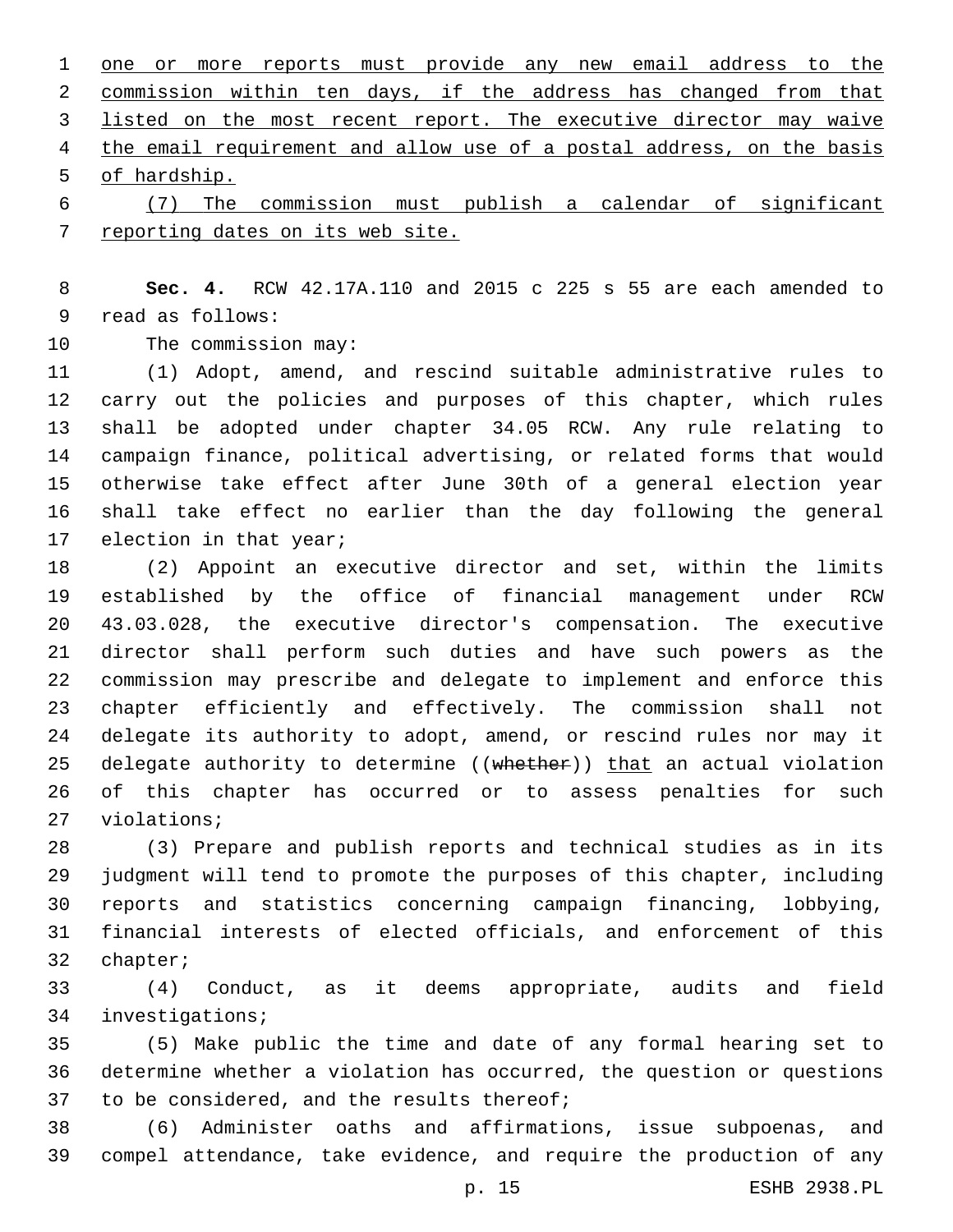records relevant to any investigation authorized under this chapter, 2 or any other proceeding under this chapter;

3 (7) Adopt a code of fair campaign practices;

 (8) Adopt rules relieving candidates or political committees of obligations to comply with the election campaign provisions of this chapter, if they have not received contributions nor made expenditures in connection with any election campaign of more than five thousand dollars; and

 (9) ((Adopt rules prescribing reasonable requirements for keeping 10 accounts of, and reporting on a quarterly basis, costs incurred by state agencies, counties, cities, and other municipalities and political subdivisions in preparing, publishing, and distributing 13 <del>legislative information. For the purposes of this subsection,</del> "legislative information" means books, pamphlets, reports, and other materials prepared, published, or distributed at substantial cost, a substantial purpose of which is to influence the passage or defeat of any legislation. The state auditor in his or her regular examination 18 of each agency under chapter 43.09 RCW shall review the rules, 19 accounts, and reports and make appropriate findings, comments, and 20 recommendations concerning those agencies; and

 $(10)$  (10))) Develop and provide to filers a system for certification of reports required under this chapter which are transmitted by facsimile or electronically to the commission. Implementation of the program is contingent on the availability of funds.

 **Sec. 5.** RCW 42.17A.220 and 2010 c 205 s 3 and 2010 c 204 s 405 are each reenacted and amended to read as follows:

 (1) All monetary contributions received by a candidate or 28 political committee shall be deposited by (( $t$ he treasurer or deputy 29 treasurer)) candidates, political committee members, paid staff, or treasurers in a depository in an account established and designated for that purpose. Such deposits shall be made within five business days of receipt of the contribution. For online or credit card contributions, the contribution is considered received at the time 34 the transfer is made from the merchant account to a candidate or political committee account, except that a contribution made to a candidate who is a state official or legislator outside the restriction period established in RCW 42.17A.560, but transferred to the candidate's account within the restricted period, is considered received outside of the restriction period.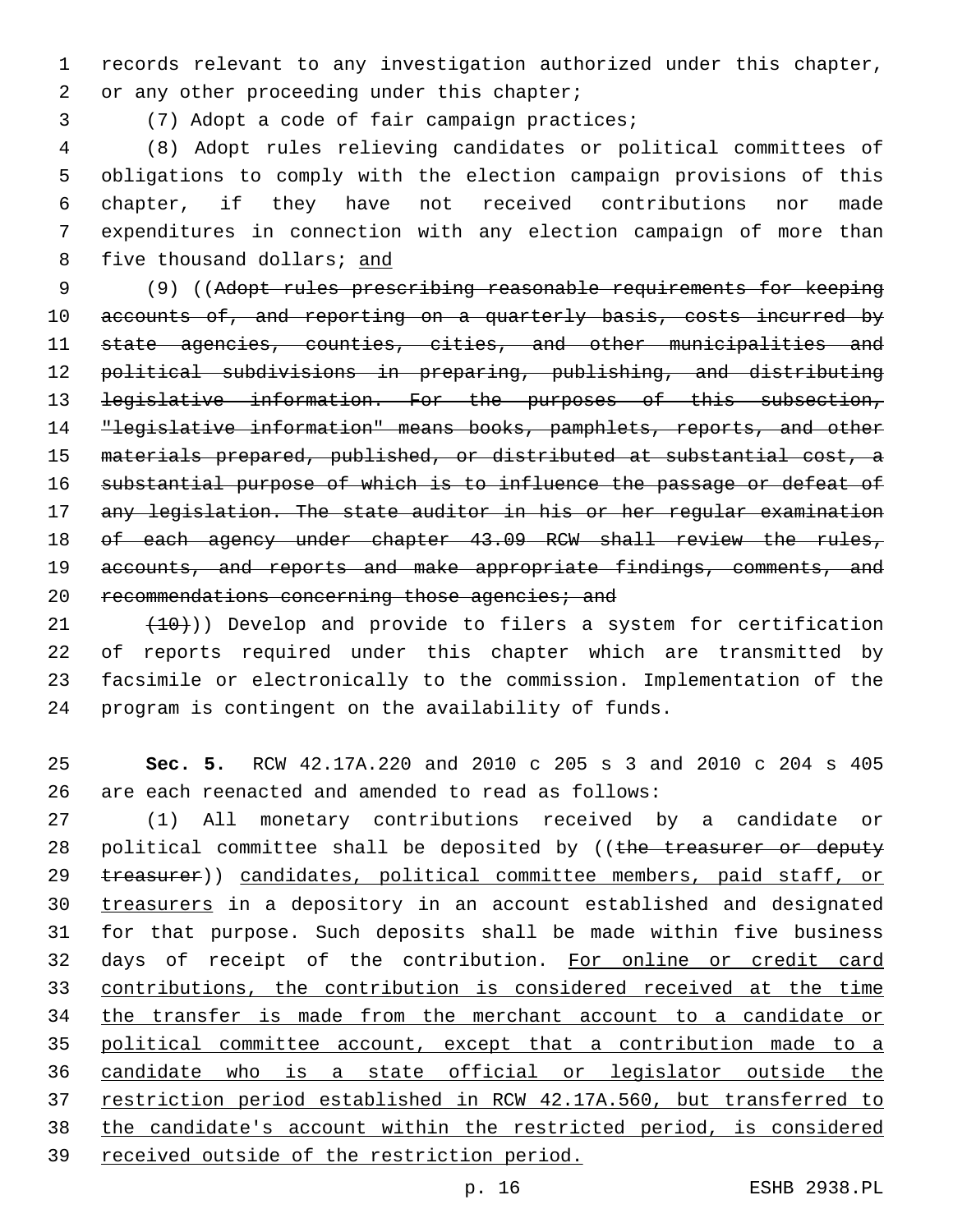(2) Political committees that support or oppose more than one candidate or ballot proposition, or exist for more than one purpose, may maintain multiple separate bank accounts within the same 4 designated depository for such purpose only if:

5 (a) Each such account bears the same name;

 (b) Each such account is followed by an appropriate designation that accurately identifies its separate purpose; and

 (c) Transfers of funds that must be reported under RCW 9 ( $(42.17A.240(1)(e))$  42.17A.240(5) are not made from more than one 10 such account.

 (3) Nothing in this section prohibits a candidate or political committee from investing funds on hand in a depository in bonds, certificates, or tax-exempt securities, or in savings accounts or other similar instruments in financial institutions, or in mutual 15 funds other than the depository but only if:

16 (a) The commission ((are [is])) is notified in writing of the initiation and the termination of the investment; and

 (b) The principal of such investment, when terminated together with all interest, dividends, and income derived from the investment, is deposited in the depository in the account from which the investment was made and properly reported to the commission before 22 any further disposition or expenditure.

 (4) Accumulated unidentified contributions, other than those made by persons whose names must be maintained on a separate and private list by a political committee's treasurer pursuant to RCW 26 ((42.17A.240(1)(b))) 42.17A.240(2), in excess of one percent of the total accumulated contributions received in the current calendar year, or three hundred dollars, whichever is more, may not be deposited, used, or expended, but shall be returned to the donor if his or her identity can be ascertained. If the donor cannot be ascertained, the contribution shall escheat to the state and shall be paid to the state treasurer for deposit in the state general fund.

 **Sec. 6.** RCW 42.17A.225 and 2011 c 60 s 22 are each amended to 34 read as follows:

 (1) In addition to the provisions of this section, a continuing political committee shall file and report on the same conditions and at the same times as any other committee in accordance with the provisions of RCW 42.17A.205, 42.17A.210, and 42.17A.220.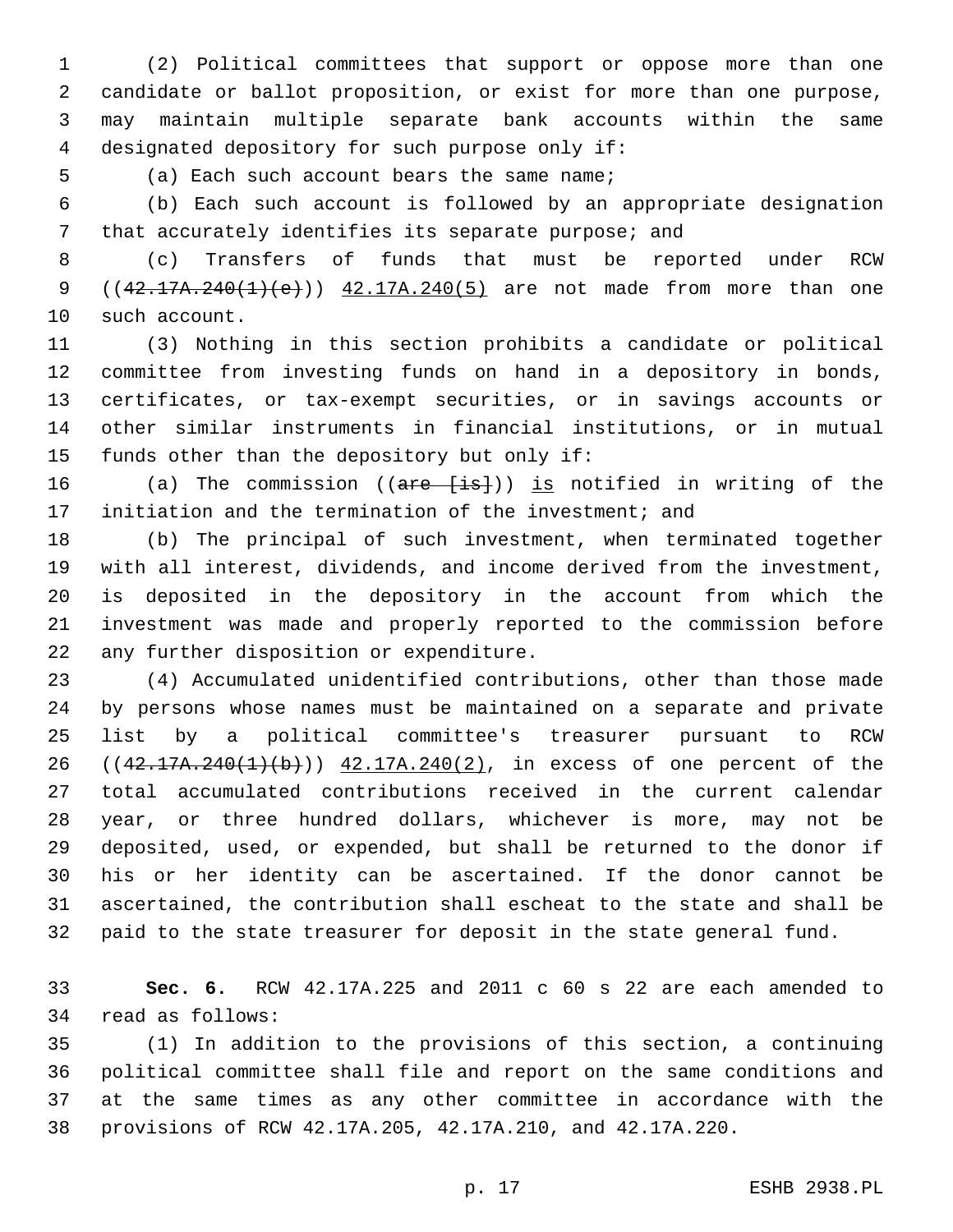(2) A continuing political committee shall file with the commission a report on the tenth day of each month detailing expenditures made and contributions received for the preceding calendar month. This report need only be filed if either the total contributions received or total expenditures made since the last such report exceed two hundred dollars. The report shall be on a form supplied by the commission and shall include the following information:8

(a) The information required by RCW 42.17A.240;

 (b) Each expenditure made to retire previously accumulated debts of the committee identified by recipient, amount, and date of 12 payments;

(c) Other information the commission shall prescribe by rule.

 (3) If a continuing political committee makes a contribution in support of or in opposition to a candidate or ballot proposition within sixty days before the date that the candidate or ballot proposition will be voted upon, the committee shall report pursuant 18 to RCW 42.17A.235.

 (4)(a) A continuing political committee shall file reports as 20 required by this chapter until  $((i + is dissolved))$  the committee has 21 ceased to function and intends to dissolve, at which time, when there is no outstanding debt or obligation and the committee is concluded 23 in all respects, a final report shall be filed. Upon submitting a 24 final report, the continuing political committee must file notice of intent to dissolve with the commission and the commission must post the notice on its web site.

 (b) The continuing political committee may dissolve sixty days 28 after it files its notice to dissolve, only if:

 (i) The continuing political committee does not make any expenditures other than those related to the dissolution process or engage in any political activity or any other activities that generate additional reporting requirements under this chapter after filing such notice;

 (ii) No complaint or court action, pursuant to this chapter, is pending against the continuing political committee; and

 (iii) All penalties assessed by the commission or court order are paid by the continuing political committee.

 (c) The continuing political committee must continue to report regularly as required under this chapter until all the conditions under (b) of this subsection are resolved.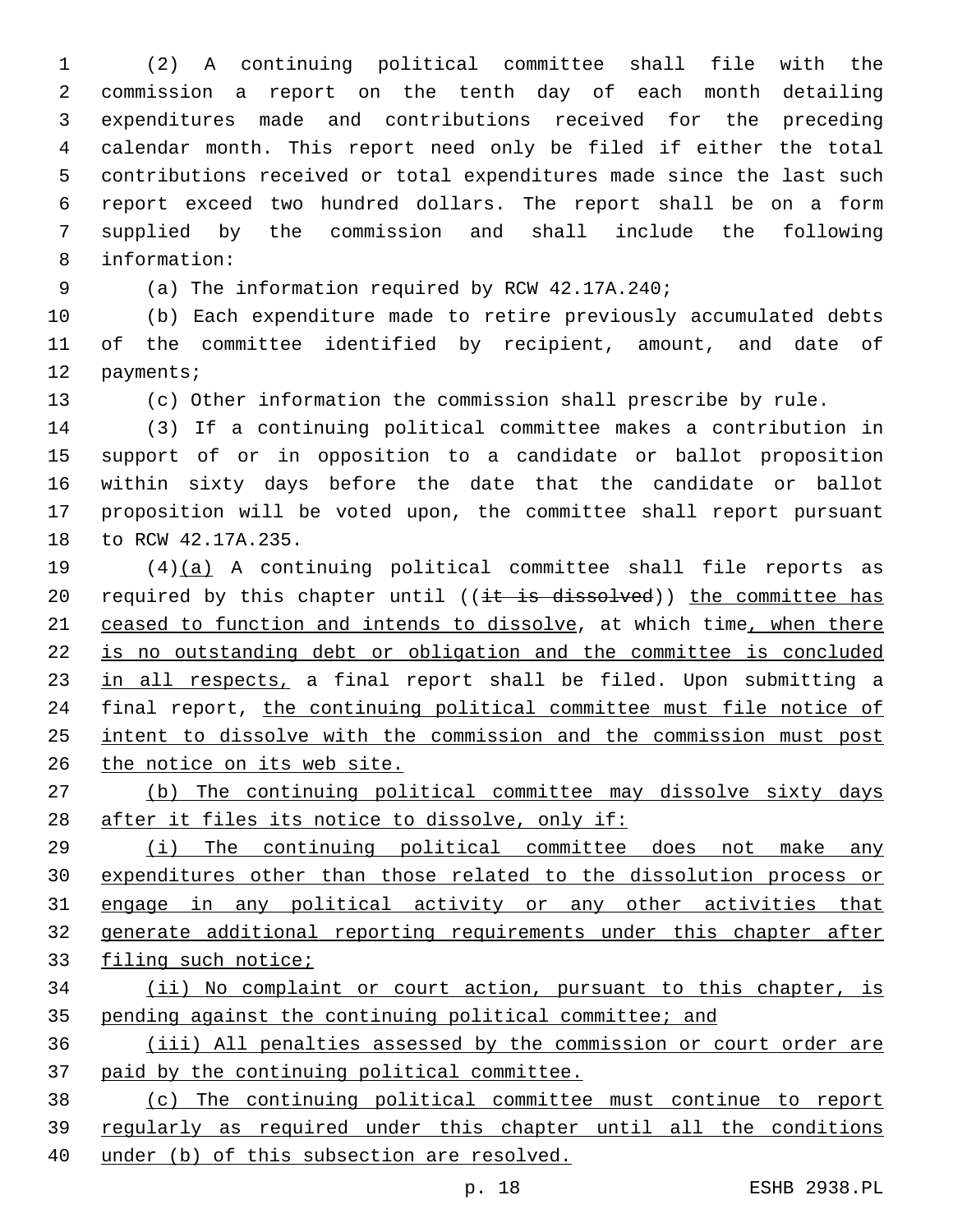(d) The treasurer may not close the continuing political committee's bank account before the political committee has dissolved.

 (e) Upon dissolution, the commission must issue an acknowledgment 5 of dissolution, the duties of the treasurer shall cease, and there 6 shall be no further obligations ((to make any further reports)) under this chapter. Dissolution does not absolve the candidate or board of 8 the committee from responsibility for any future obligations resulting from the finding after dissolution of a violation committed prior to dissolution.

 (5) The treasurer shall maintain books of account, current within five business days, that accurately reflect all contributions and 13 expenditures. During the ((eight)) ten calendar days immediately preceding the date of any election that the committee has received any contributions or made any expenditures, the books of account shall be kept current within one business day and shall be open for public inspection in the same manner as provided for candidates and 18 other political committees in RCW  $42.17A.235((+4))$  (6).

 (6) All reports filed pursuant to this section shall be certified 20 as correct by the treasurer.

 (7) The treasurer shall preserve books of account, bills, receipts, and all other financial records of the campaign or political committee for not less than five calendar years following 24 the year during which the transaction occurred.

 **Sec. 7.** RCW 42.17A.235 and 2015 c 54 s 1 are each amended to 26 read as follows:

 (1) In addition to the information required under RCW 42.17A.205 28 and  $42.17A.210$ , ((on the day the treasurer is designated,)) each candidate or political committee must file with the commission a 30 report of all contributions received and expenditures made ((prior to 31 that date, if any)) as a political committee on the next reporting date pursuant to the timeline established in this section.

 (2) Each treasurer shall file with the commission a report, for each election in which a candidate or political committee is 35 participating, containing the information required by RCW 42.17A.240 36 at the following intervals:

 (a) On the twenty-first day and the seventh day immediately 38 preceding the date on which the election is held; and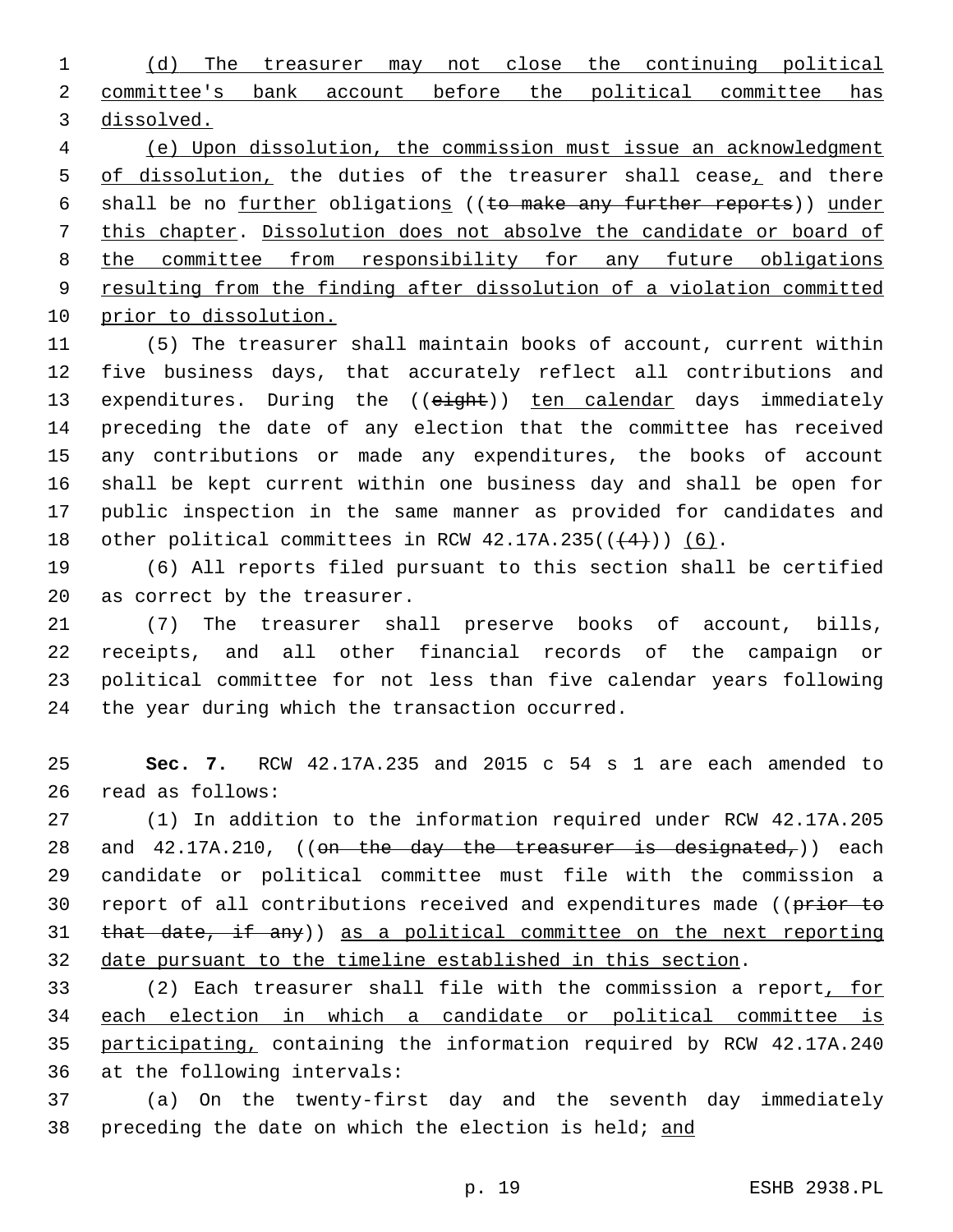1 (b) On the tenth day of the first full month after the 2 election( $(\div \text{ and})$ ).

  $((+e))$   $(3)$  Each treasurer shall file with the commission a 4 report on the tenth day of each month ((in)) during which ((no other reports are required to be filed under this section)) the candidate or political committee is not participating in an election campaign, only if the committee has received a contribution or made an expenditure in the preceding calendar month and either the total contributions received or total expenditures made since the last such 10 report exceed two hundred dollars.

11 (4) The report filed twenty-one days before the election shall report all contributions received and expenditures made as of the end of one business day before the date of the report. The report filed seven days before the election shall report all contributions received and expenditures made as of the end of one business day before the date of the report. Reports filed on the tenth day of the month shall report all contributions received and expenditures made from the closing date of the last report filed through the last day of the month preceding the date of the current report.

 $((+3+))$  (5) For the period beginning the first day of the fourth month preceding the date of the special election, or for the period beginning the first day of the fifth month before the date of the general election, and ending on the date of that special or general election, each Monday the treasurer shall file with the commission a report of each bank deposit made during the previous seven calendar days. The report shall contain the name of each person contributing the funds and the amount contributed by each person. However, persons who contribute no more than twenty-five dollars in the aggregate are not required to be identified in the report. A copy of the report shall be retained by the treasurer for his or her records. In the 31 event of deposits made by ((a deputy treasurer)) candidates, political committee members, or paid staff other than the treasurer, 33 the copy shall be ((forwarded)) immediately provided to the treasurer for his or her records. Each report shall be certified as correct by 35 the treasurer ((or deputy treasurer making the deposit)).

 $((+4))$   $(6)(a)$  The treasurer or candidate shall maintain books of account accurately reflecting all contributions and expenditures on a current basis within five business days of receipt or expenditure. 39 During the ((eight)) ten calendar days immediately preceding the date of the election the books of account shall be kept current within one

p. 20 ESHB 2938.PL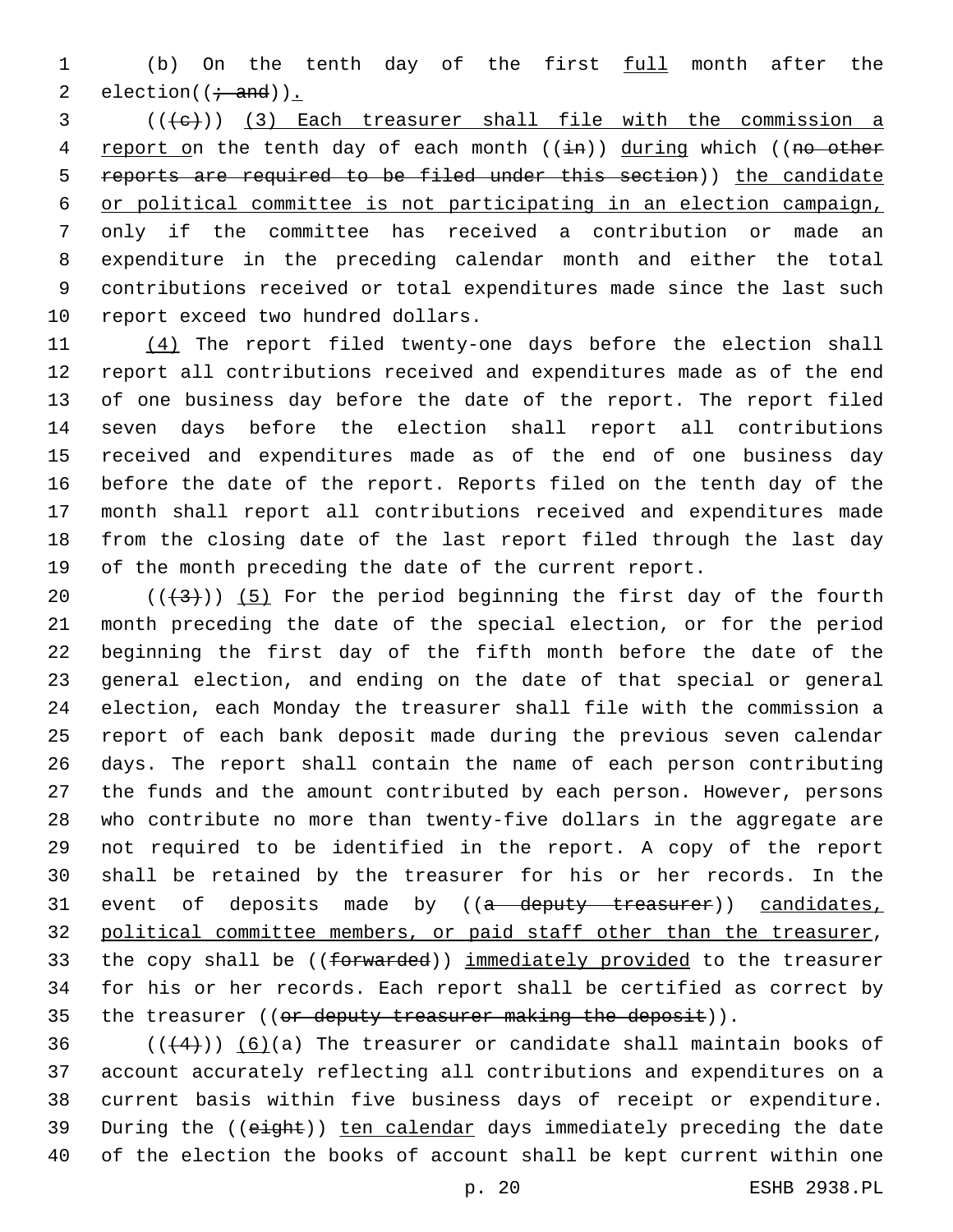business day. As specified in the committee's statement of organization filed under RCW 42.17A.205, the books of account must be 3 open for public inspection by appointment at ((the designated)) a place agreed upon by both the treasurer and the requestor, for 5 inspections between  $((8.00)$  9:00 a.m. and  $((8.00)$ ) 5:00 p.m. on any day from the ((eighth)) tenth calendar day immediately before the election through the day immediately before the election, other than Saturday, Sunday, or a legal holiday. It is a violation of this chapter for a candidate or political committee to refuse to allow and keep an appointment for an inspection to be conducted during these authorized times and days. The appointment must be allowed at an 12 authorized time and day for such inspections that is within ((twenty-13 four)) forty-eight hours of the time and day that is requested for the inspection. The treasurer may provide digital access or copies of 15 the books of account in lieu of scheduling an appointment at a 16 designated place for inspection.

 (b) At the time of making the appointment, a person wishing to inspect the books of account must provide the treasurer the name and telephone number of the person wishing to inspect the books of account. The person inspecting the books of account must show photo 21 identification before the inspection begins.

 (c) A treasurer may refuse to show the books of account to any person who does not make an appointment or provide the required identification. The commission may issue limited rules to modify the requirements set forth in this section in consideration of other technology and best practices.

 ( $(\overline{+5})$ ) (7) Copies of all reports filed pursuant to this section shall be readily available for public inspection by appointment, 29 pursuant to subsection  $((+4))$   $(6)$  of this section( $(-4)$  principal headquarters or, if there is no headquarters, at the 31 address of the treasurer or such other place as may be authorized by 32 the commission)).

33  $((+6+))$   $(8)$  The treasurer or candidate shall preserve books of account, bills, receipts, and all other financial records of the 35 campaign or political committee for not less than  $((five))$  two calendar years following the year during which the transaction 37 occurred or for any longer period as otherwise required by law.

38  $((+7+))$  (9) All reports filed pursuant to subsection (1) or (2) of this section shall be certified as correct by the candidate and 40 the treasurer.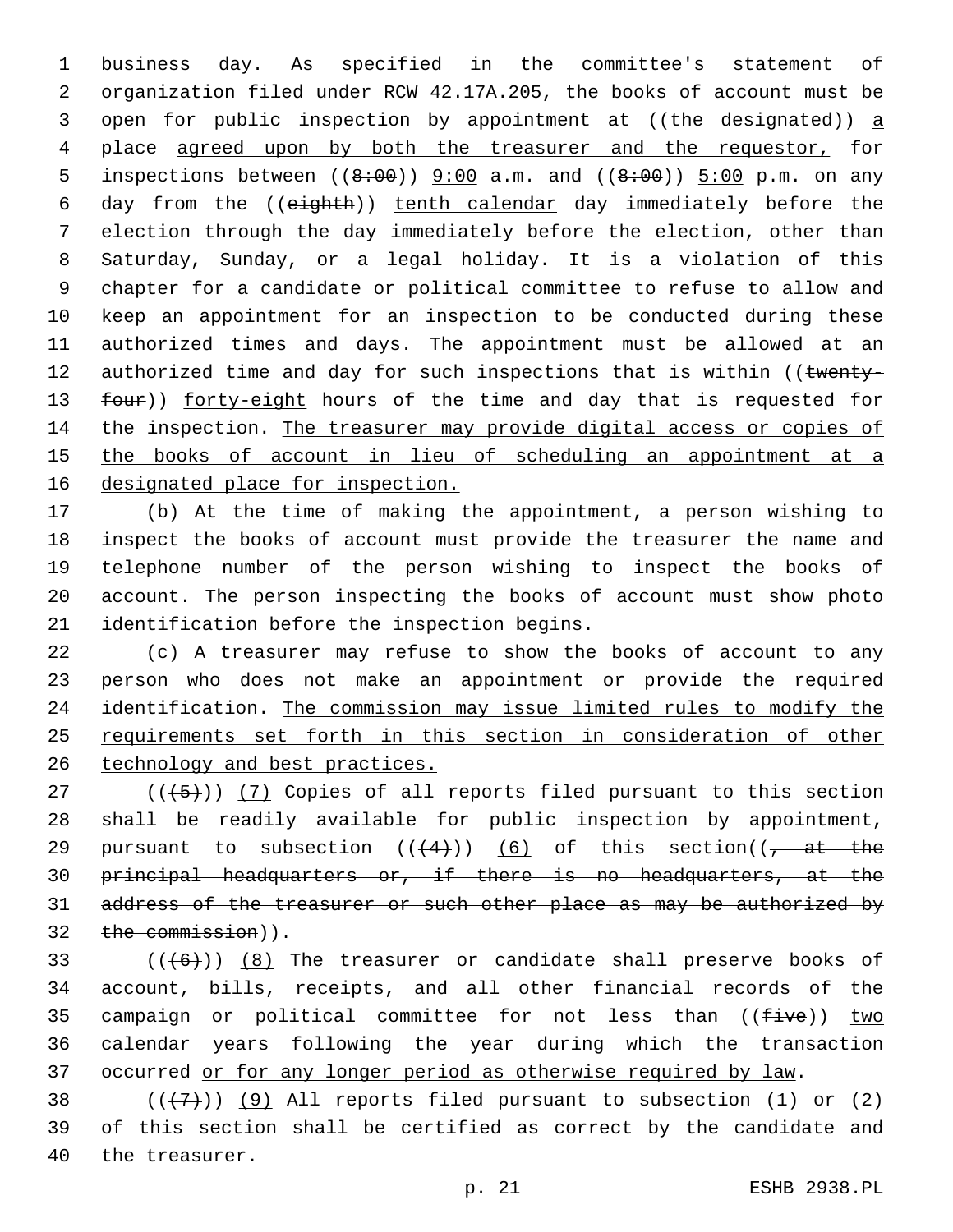(( $\{8\})$ ) (10) It is not a violation of this section to submit an amended report within twenty-one days of filing an underlying report if: (a) The report is accurately amended; (b) The corrected report is filed more than thirty days before an election; (c) The total aggregate dollar amount of the adjustment for the individual report is within three times the contribution limit per 9 election or two hundred dollars, whichever is greater; and (d) The committee reported all information that was available to it at the time of filing, or made a good-faith effort to do so, or if a refund of a contribution or expenditure is being reported. 13 (11)(a) When there is no outstanding debt or obligation, the 14 campaign fund is closed, ((and)) the campaign is concluded in all 15 respects ((or in the case of a political committee)), and the 16 committee has ceased to function and ((has dissolved)) intends to 17 dissolve, the treasurer shall file a final report. Upon submitting a final report, the committee must file notice of intent to dissolve with the commission and the commission must post the notice on its web site. (b) Any committee may dissolve sixty days after it files its notice to dissolve, only if: (i) The political committee does not make any expenditures other 24 than those related to the dissolution process or engage in any political activity or any other activities that generate additional 26 reporting requirements under this chapter after filing such notice; (ii) No complaint or court action under this chapter is pending against the political committee; and (iii) All penalties assessed by the commission or court order are paid by the political committee. (c) The political committee must continue to report regularly as required under this chapter until all the conditions under (b) of this subsection are resolved. (d) The treasurer may not close the political committee's bank account before the political committee has dissolved. (e) Upon dissolution, the commission must issue an acknowledgment 37 of dissolution, the duties of the treasurer shall cease, and there 38 ((is)) shall be no further obligations ((to make any further reports)) under this chapter. Dissolution does not absolve the candidate or board of the committee from responsibility for any

p. 22 ESHB 2938.PL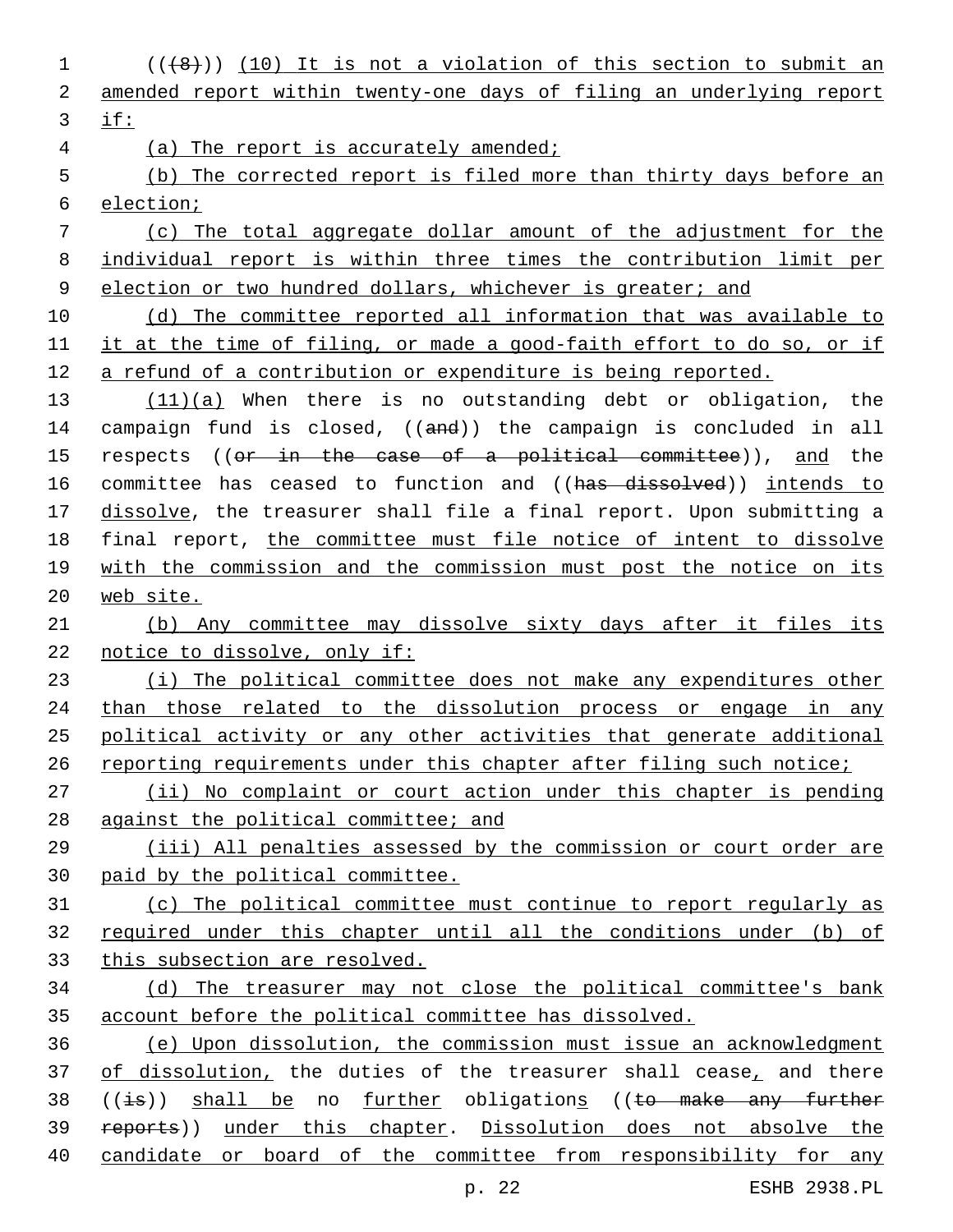# future obligations resulting from the finding after dissolution of a

2 violation committed prior to dissolution.

 **Sec. 8.** RCW 42.17A.240 and 2010 c 204 s 409 are each amended to 4 read as follows:

 Each report required under RCW 42.17A.235 (1) and (2) must be certified as correct by the treasurer and the candidate and shall 7 disclose the following:

8 (1) The funds on hand at the beginning of the period;

 (2) The name and address of each person who has made one or more contributions during the period, together with the money value and date of each contribution and the aggregate value of all contributions received from each person during the campaign, or in the case of a continuing political committee, the current calendar 14 year, with the following exceptions:

15 (a) ((<del>Pledges in the aggregate of less than one hundred dollars</del> 16 from any one person need not be reported;

 (b)) Income that results from a fund-raising activity conducted in accordance with RCW 42.17A.230 may be reported as one lump sum, with the exception of that portion received from persons whose names and addresses are required to be included in the report required by 21 RCW 42.17A.230;

 (( $\left( +e+ \right)$ ) (b) Contributions of no more than twenty-five dollars in the aggregate from any one person during the election campaign may be reported as one lump sum if the treasurer maintains a separate and private list of the name, address, and amount of each such 26 contributor; and

 (( $\left(\frac{d}{d}\right)$ ) <u>(c)</u> The money value of contributions of postage shall be 28 the face value of the postage;

 (3) Each loan, promissory note, or security instrument to be used by or for the benefit of the candidate or political committee made by any person, including the names and addresses of the lender and each person liable directly, indirectly or contingently and the date and amount of each such loan, promissory note, or security instrument;

(4) All other contributions not otherwise listed or exempted;

 (5) The name and address of each candidate or political committee to which any transfer of funds was made, including the amounts and 37 dates of the transfers;

 (6) The name and address of each person to whom an expenditure was made in the aggregate amount of more than fifty dollars during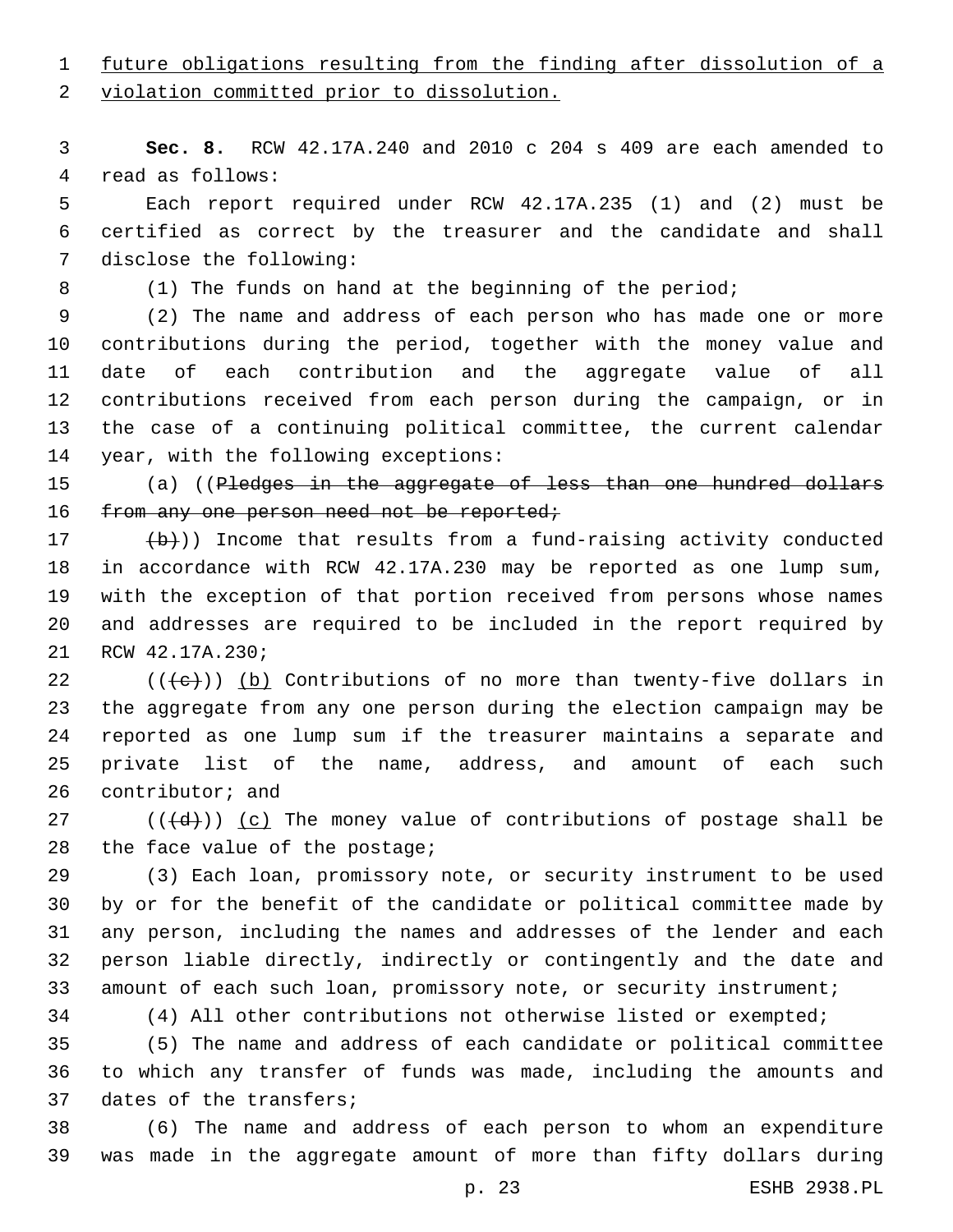the period covered by this report, the amount, date, and purpose of each expenditure, and the total sum of all expenditures;

 (7) The name and address of each person directly compensated for soliciting or procuring signatures on an initiative or referendum petition, the amount of the compensation to each person, and the total expenditures made for this purpose. Such expenditures shall be reported under this subsection in addition to what is required to be 8 reported under subsection (6) of this section;

9  $(8)(a)$  The name and address of any person and the amount owed for 10 any debt((, obligation, note, unpaid loan, or other liability in the 11 amount)) with a value of more than ((two)) seven hundred fifty 12 dollars ((or in the amount of more than fifty dollars that has been 13 outstanding for over thirty days)) that has not been paid for any invoices submitted, goods received, or services performed, within 15 five business days during the period within thirty days before an election, or within ten business days during any other period.

(b) For purposes of this subsection, debt does not include:

 (i) Regularly recurring expenditures of the same amount that have already been reported at least once and that are not late or 20 outstanding; or

21 (ii) Any obligations already reported to pay for goods and services made by a third party on behalf of a candidate or political committee after the original payment or debt to that party has been 24 reported;

(9) The surplus or deficit of contributions over expenditures;

 (10) The disposition made in accordance with RCW 42.17A.430 of any surplus funds; and

 (11) Any other information required by the commission by rule in conformance with the policies and purposes of this chapter.

 **Sec. 9.** RCW 42.17A.255 and 2011 c 60 s 24 are each amended to 31 read as follows:

 (1) ((For the purposes of this section the term "independent expenditure" means any expenditure that is made in support of or in opposition to any candidate or ballot proposition and is not otherwise required to be reported pursuant to RCW 42.17A.220, 42.17A.235, and 42.17A.240. "Independent expenditure" does not include: An internal political communication primarily limited to the contributors to a political party organization or political action committee, or the officers, management staff, and stockholders of a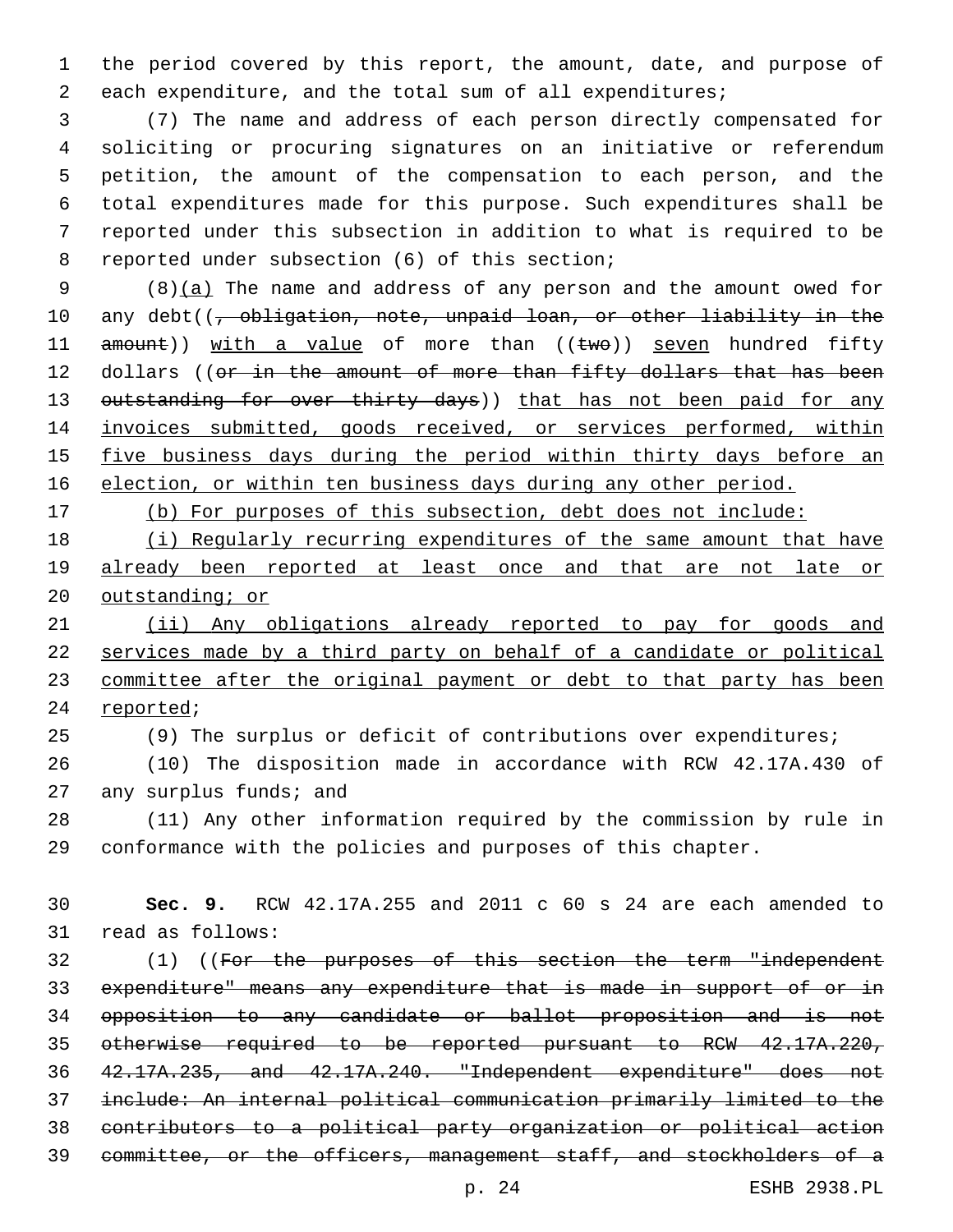corporation or similar enterprise, or the members of a labor organization or other membership organization; or the rendering of personal services of the sort commonly performed by volunteer campaign workers, or incidental expenses personally incurred by volunteer campaign workers not in excess of fifty dollars personally paid for by the worker. "Volunteer services," for the purposes of this section, means services or labor for which the individual is not 8 compensated by any person.

 $(2)$ )) Within five days after the date of making an independent expenditure that by itself or when added to all other such independent expenditures made during the same election campaign by 12 the same person equals ((one hundred dollars or more)) the contribution limit from an individual per election found in RCW 14 42.17A.405 for that office, or within five days after the date of making an independent expenditure for which no reasonable estimate of monetary value is practicable, whichever occurs first, the person who made the independent expenditure shall file with the commission an initial report of all independent expenditures made during the 19 campaign prior to and including such date. For purposes of this section, in addition to the meaning of "independent expenditure" under RCW 42.17A.005, any expenditure in excess of one-half the contribution limit per election for a local measure or in excess of the contribution limit per election for a statewide measure in 24 support of or opposition to a ballot measure, must be reported as an in-kind contribution to a political committee associated with support 26 or opposition to that ballot measure or, in the event no such committee exists, reported as an independent expenditure.

 $((+3+))$   $(2)$  At the following intervals each person who is 29 required to file an initial report pursuant to subsection  $((2+))$  (1) of this section shall file with the commission a further report of the independent expenditures made since the date of the last report:

 (a) On the twenty-first day and the seventh day preceding the 33 date on which the election is held; and

(b) On the tenth day of the first month after the election; and

 (c) On the tenth day of each month in which no other reports are required to be filed pursuant to this section. However, the further 37 reports required by this subsection  $((+3+))$   $(2)$  shall only be filed if the reporting person has made an independent expenditure since the 39 date of the last previous report filed.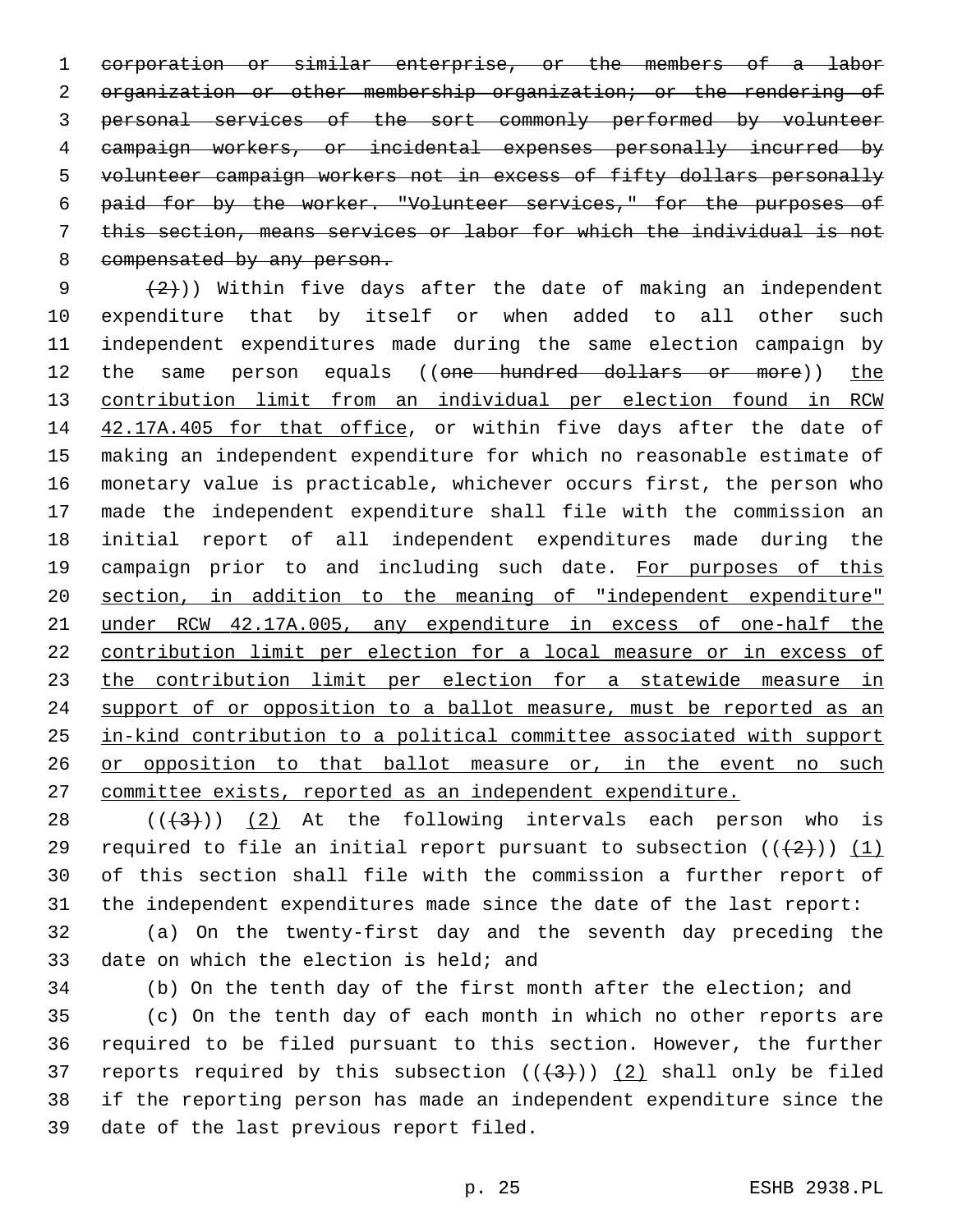((The report filed pursuant to paragraph (a) of this subsection (3) shall be the final report, and upon submitting such final report 3 the duties of the reporting person shall cease, and)) If the reporting person has not made any independent expenditures since the date of the last report on file, there shall be no obligation to make 6 any further reports.

 $((+4))$  (3) All reports filed pursuant to this section shall be 8 certified as correct by the reporting person.

9 ( $(\overline{+5})$ ) (4) Each report required by subsections ( $(\overline{+2})$ ) (1) and  $((+3))$   $(2)$  of this section shall disclose for the period beginning at the end of the period for the last previous report filed or, in the case of an initial report, beginning at the time of the first independent expenditure, and ending not more than one business day 14 before the date the report is due:

(a) The name and address of the person filing the report;

 (b) The name and address of each person to whom an independent expenditure was made in the aggregate amount of more than fifty dollars, and the amount, date, and purpose of each such expenditure. If no reasonable estimate of the monetary value of a particular independent expenditure is practicable, it is sufficient to report instead a precise description of services, property, or rights furnished through the expenditure and where appropriate to attach a copy of the item produced or distributed by the expenditure;

 (c) The total sum of all independent expenditures made during the campaign to date; and

 (d) Such other information as shall be required by the commission by rule in conformance with the policies and purposes of this 28 chapter.

 **Sec. 10.** RCW 42.17A.265 and 2010 c 204 s 414 are each amended to read as follows:30

 (1) Treasurers shall prepare and deliver to the commission a special report when a contribution or aggregate of contributions 33 ((totals one thousand dollars or more, is)) exceeds three times the contribution limit per election from a single person or entity, and 35 is received during a special reporting period.

36 (2) A political committee treasurer shall prepare and deliver to 37 the commission a special report when  $((i+1)(i+1))$  the political committee makes a contribution or an aggregate of contributions to a single 39 entity that ((totals one thousand dollars or more)) exceeds three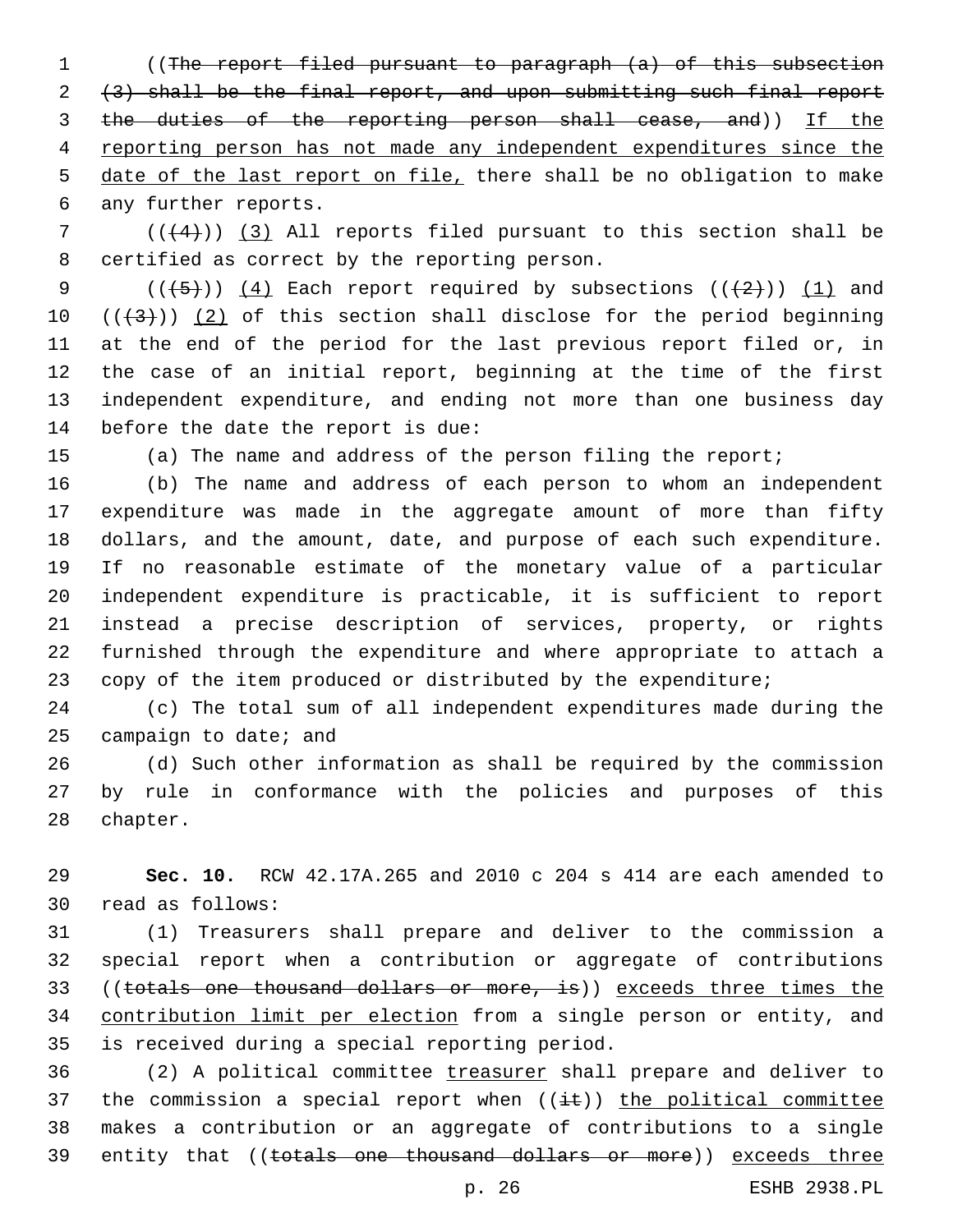times the contribution limit from an individual per election during a 2 special reporting period.

 (3) An aggregate of contributions includes only those contributions made to or received from a single entity during any one special reporting period. Any subsequent contribution of any size made to or received from the same person or entity during the special 7 reporting period must also be reported.

 (4) Special reporting periods, for purposes of this section, include:9

 (a) The period beginning on the day after the last report required by RCW 42.17A.235 and 42.17A.240 to be filed before a 12 primary and concluding on the end of the day before that primary;

 (b) The period twenty-one days preceding a general election; and (c) An aggregate of contributions includes only those contributions received from a single entity during any one special reporting period or made by the contributing political committee to a single entity during any one special reporting period.

 (5) If a campaign treasurer files a special report under this section for one or more contributions received from a single entity during a special reporting period, the treasurer shall also file a special report under this section for each subsequent contribution of any size which is received from that entity during the special reporting period. If a political committee files a special report under this section for a contribution or contributions made to a single entity during a special reporting period, the political committee shall also file a special report for each subsequent contribution of any size which is made to that entity during the 28 special reporting period.

 (6) Special reports required by this section shall be delivered 30 electronically or in written form( $\left( \frac{1}{f} \right)$  including but not limited to 31 mailgram, telegram, or nightletter)). The special report may be transmitted orally by telephone to the commission if the written form of the report is postmarked and mailed to the commission or the electronic filing is transferred to the commission within the delivery periods established in (a) and (b) of this subsection.

 (a) The special report required of a contribution recipient under subsection (1) of this section shall be delivered to the commission within forty-eight hours of the time, or on the first working day 39 after: The qualifying contribution ((of one thousand dollars or 40 more)) amount is received by the candidate or treasurer; the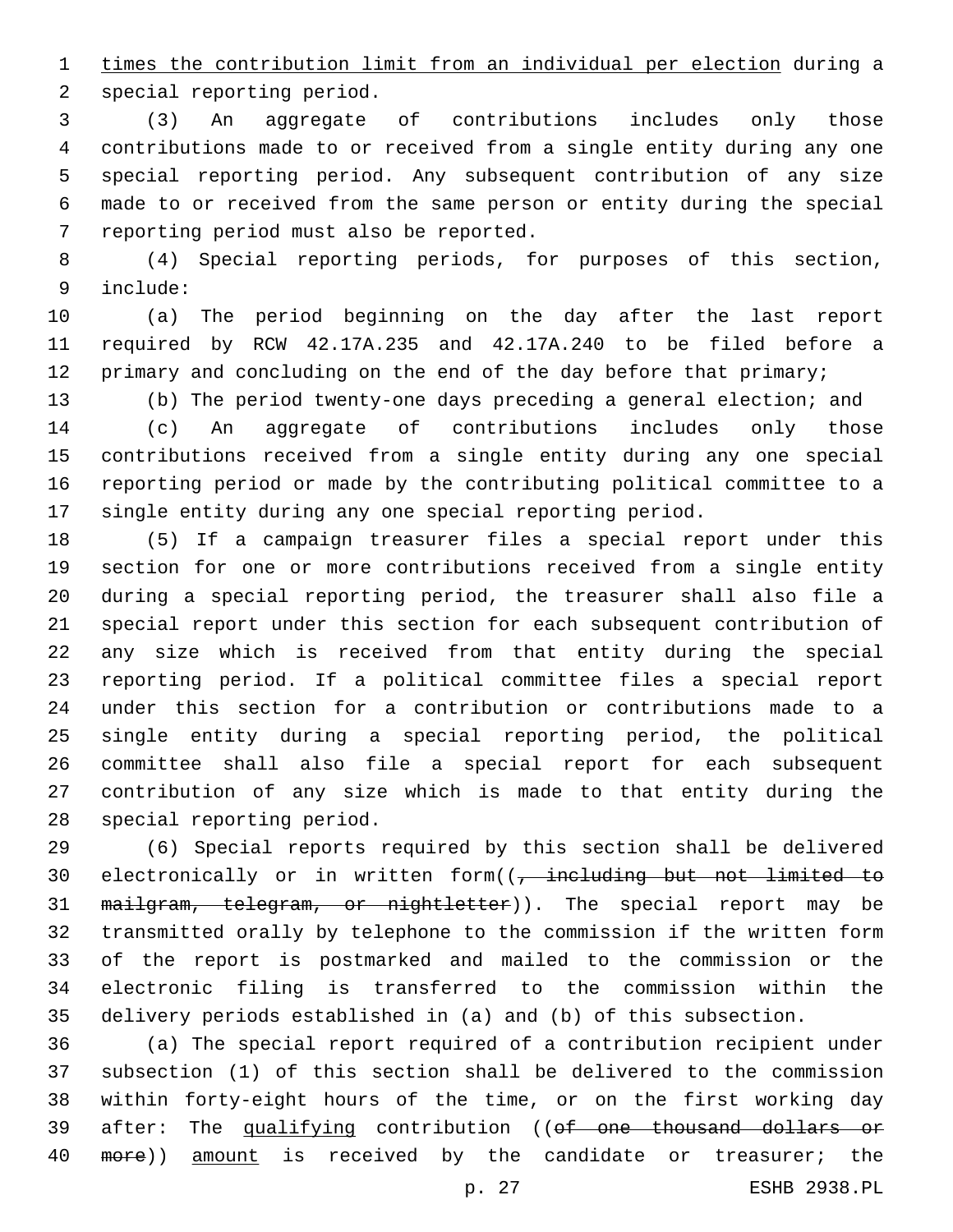1 aggregate received by the candidate or treasurer first equals ((one 2 thousand dollars)) the qualifying amount or more; or any subsequent 3 contribution from the same source is received by the candidate or 4 treasurer.

 (b) The special report required of a contributor under subsection (2) of this section or RCW 42.17A.625 shall be delivered to the commission, and the candidate or political committee to whom the contribution or contributions are made, within twenty-four hours of the time, or on the first working day after: The contribution is 10 made; the aggregate of contributions made first equals ((one thousand 11 dollars)) the qualifying amount or more; or any subsequent contribution to the same person or entity is made.

13 (7) The special report shall include:

14 (a) The amount of the contribution or contributions;

15 (b) The date or dates of receipt;

16 (c) The name and address of the donor;

17 (d) The name and address of the recipient; and

18 (e) Any other information the commission may by rule require.

19 (8) Contributions reported under this section shall also be 20 reported as required by other provisions of this chapter.

21 (9) The commission shall ((prepare daily a summary of)) make the 22 special reports made under this section and RCW 42.17A.625 available 23 on its web site within one business day.

 (10) Contributions governed by this section include, but are not limited to, contributions made or received indirectly through a third party or entity whether the contributions are or are not reported to the commission as earmarked contributions under RCW 42.17A.270.

28 **Sec. 11.** RCW 42.17A.450 and 1993 c 2 s 5 are each amended to read as follows:29

30 (1) Contributions by ((<del>a husband and wife</del>)) spouses are 31 considered separate contributions.

 (2) Contributions by unemancipated children under eighteen years of age are considered contributions by their parents and are attributed proportionately to each parent. Fifty percent of the contributions are attributed to each parent or, in the case of a single custodial parent, the total amount is attributed to the 37 parent.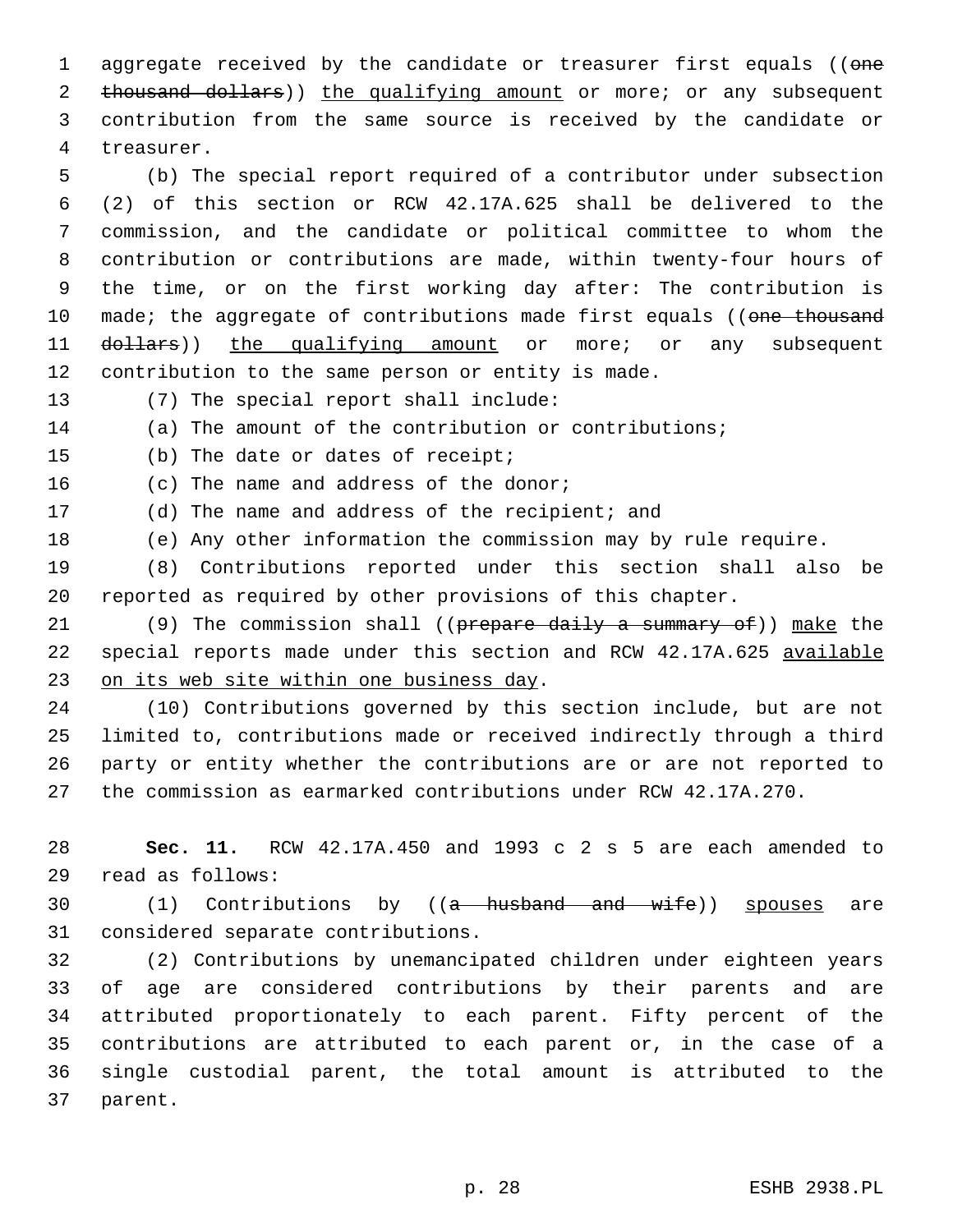**Sec. 12.** RCW 42.17A.750 and 2013 c 166 s 1 are each amended to 2 read as follows:

 (1) In addition to the penalties in subsection (2) of this section, and any other remedies provided by law, one or more of the following civil remedies and sanctions may be imposed by court order in addition to any other remedies provided by law:6

 (a) If the court finds that the violation of any provision of this chapter by any candidate or political committee probably affected the outcome of any election, the result of that election may be held void and a special election held within sixty days of the finding. Any action to void an election shall be commenced within one year of the date of the election in question. It is intended that this remedy be imposed freely in all appropriate cases to protect the right of the electorate to an informed and knowledgeable vote.

 (b) If any lobbyist or sponsor of any grass roots lobbying campaign violates any of the provisions of this chapter, his or her registration may be revoked or suspended and he or she may be enjoined from receiving compensation or making expenditures for lobbying. The imposition of a sanction shall not excuse the lobbyist from filing statements and reports required by this chapter.

 (c) A person who violates any of the provisions of this chapter may be subject to a civil penalty of not more than ten thousand dollars for each violation. However, a person or entity who violates RCW 42.17A.405 may be subject to a civil penalty of ten thousand dollars or three times the amount of the contribution illegally made 26 or accepted, whichever is greater.

 (d) When assessing a civil penalty, the court may consider the nature of the violation and any relevant circumstances, including the following factors:

 (i) The respondent's compliance history, including whether the noncompliance was isolated or limited in nature, indicative of systematic or ongoing problems, or part of a pattern of violations by the respondent, resulted from a knowing or intentional effort to conceal, deceive or mislead, or from collusive behavior, or in the case of a political committee or other entity, part of a pattern of violations by the respondent's officers, staff, principal decision makers, consultants, or sponsoring organization;

 (ii) The impact on the public, including whether the noncompliance deprived the public of timely or accurate information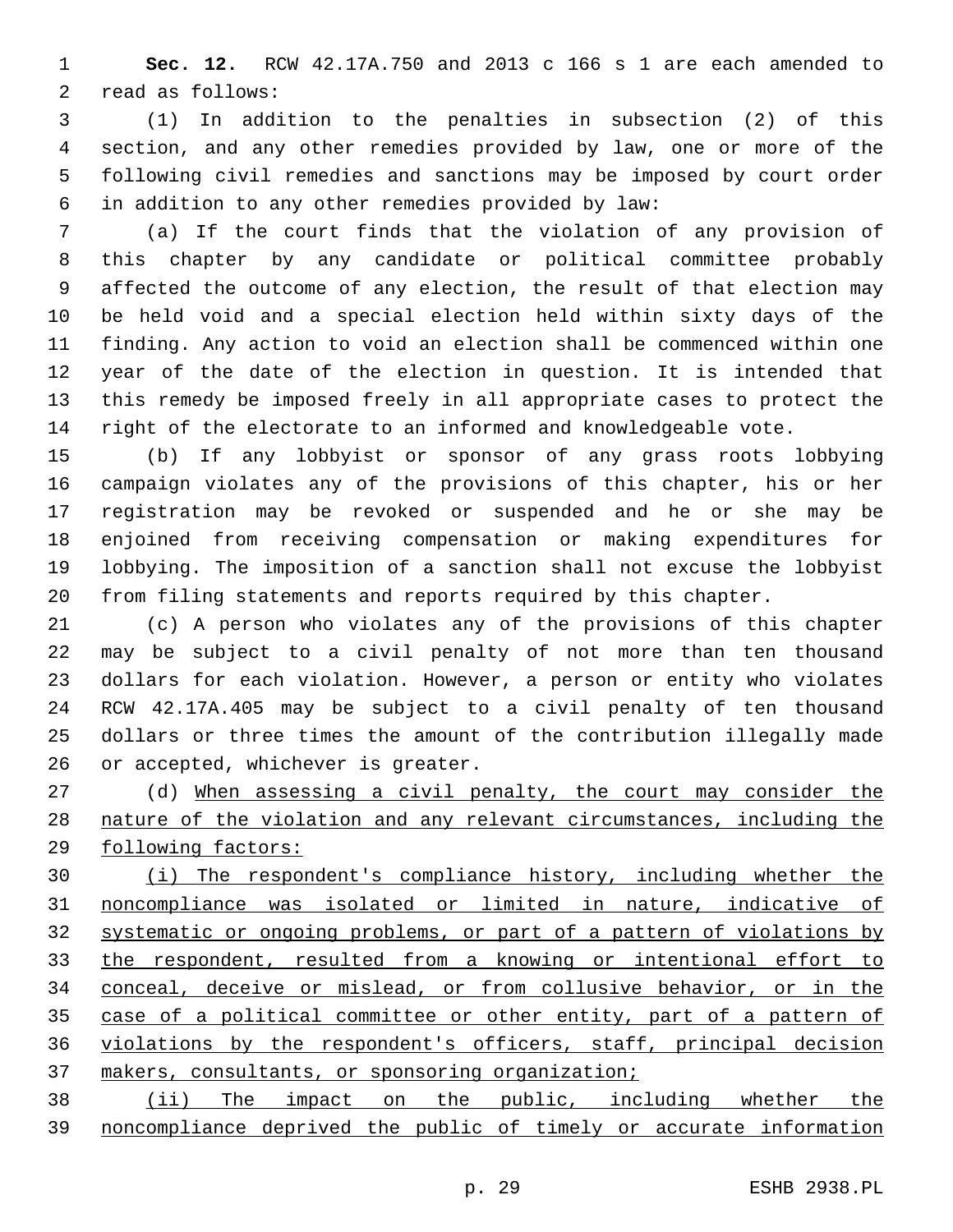| 1  | during a time-sensitive period or otherwise had a significant or               |
|----|--------------------------------------------------------------------------------|
| 2  | material impact on the public;                                                 |
| 3  | (iii) Experience with campaign finance law and procedures or the               |
| 4  | financing, staffing, or size of the respondent's campaign or                   |
| 5  | organization;                                                                  |
| 6  | (iv) The amount of financial activity by the respondent during                 |
| 7  | the statement period or election cycle;                                        |
| 8  | Whether the late or unreported activity was within three<br>$(\nabla)$         |
| 9  | times the contribution limit per election, including in proportion to          |
| 10 | the total amount of expenditures by the respondent in the campaign or          |
| 11 | statement period;                                                              |
| 12 | (vi) Whether the respondent or any person benefited politically                |
| 13 | or economically from the noncompliance;                                        |
| 14 | (vii) Whether there was a personal emergency or illness of the                 |
| 15 | respondent or member of his or her immediate family;                           |
| 16 | (viii) Whether other emergencies such as fire, flood, or utility               |
| 17 | failure prevented filing;                                                      |
| 18 | Whether there was commission staff or equipment error,<br>(ix)                 |
| 19 | including technical problems at the commission that prevented or               |
| 20 | delayed electronic filing;                                                     |
| 21 | The respondent's demonstrated good-faith uncertainty<br>(x)                    |
| 22 | concerning commission staff guidance or instructions;                          |
| 23 | (xi) Whether the respondent is a first-time filer;                             |
| 24 | (xii) Good faith efforts to comply, including consultation with                |
| 25 | commission staff prior to initiation of enforcement action<br>and              |
| 26 | cooperation with commission staff during enforcement action and a              |
| 27 | demonstrated wish to acknowledge and take responsibility for the               |
| 28 | violation;                                                                     |
| 29 | (xiii) Penalties imposed in factually similar cases; and                       |
| 30 | (xiv) Other factors relevant to the particular case.                           |
| 31 | (e) A person who fails to file a properly completed statement or               |
| 32 | report within the time required by this chapter may be subject to a            |
| 33 | civil penalty of ten dollars per day for each day each delinguency             |
| 34 | continues.                                                                     |
| 35 | $((\langle e \rangle) )$ (f) Each state agency director who knowingly fails to |
| 36 | file statements required by RCW 42.17A.635 shall be subject to                 |
| 37 | personal liability in the form of a civil penalty in the amount of             |
| 38 | one hundred dollars per statement. These penalties are in addition to          |
| 39 | any other civil remedies or sanctions imposed on the agency.                   |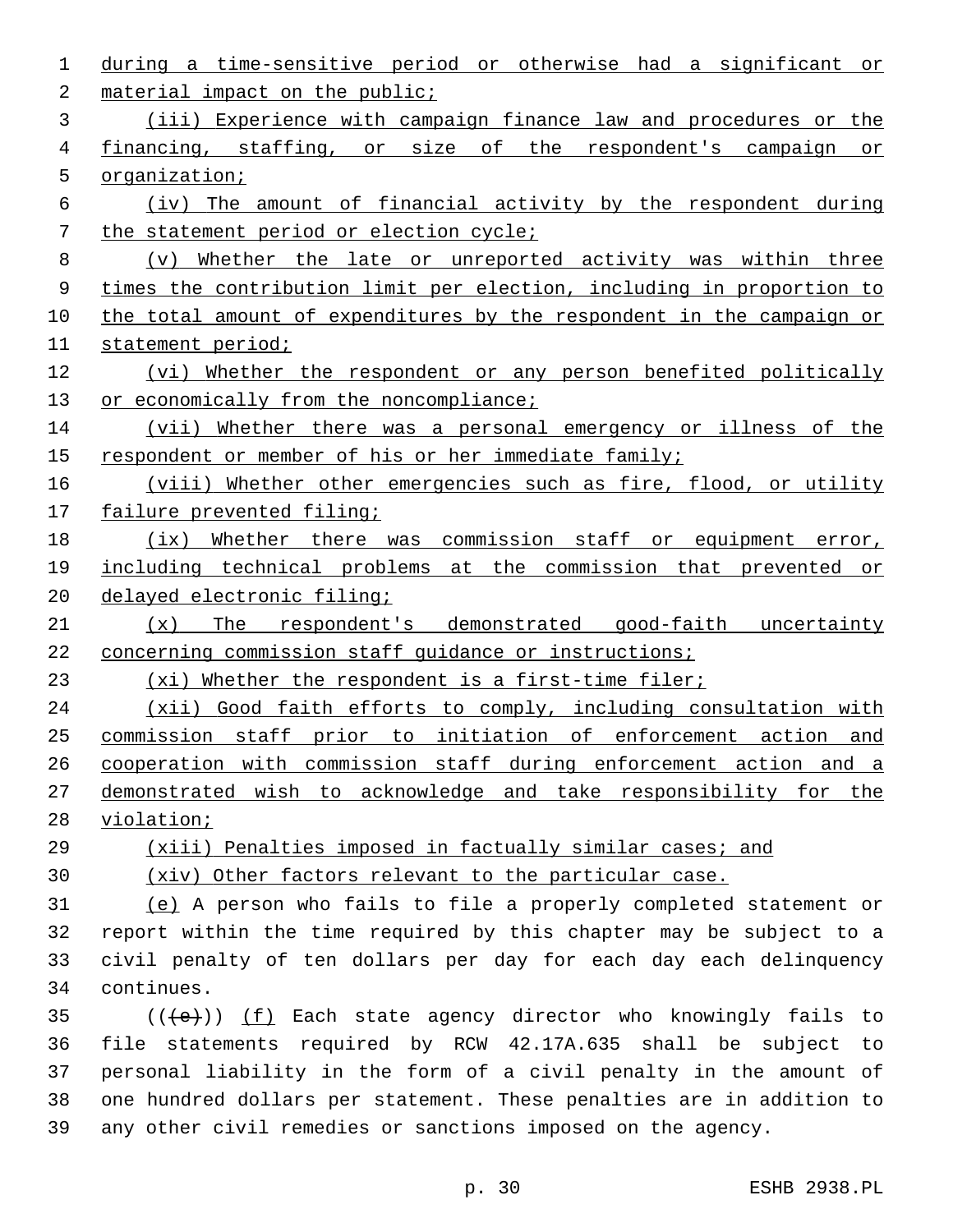(( $(f\text{f})$ ) (q) A person who fails to report a contribution or expenditure as required by this chapter may be subject to a civil penalty equivalent to the amount not reported as required.

4 (((+g))) (h) Any state agency official, officer, or employee who is responsible for or knowingly directs or expends public funds in violation of RCW 42.17A.635 (2) or (3) may be subject to personal liability in the form of a civil penalty in an amount that is at least equivalent to the amount of public funds expended in the 9 violation.

 $((+h))$   $(i)$  The court may enjoin any person to prevent the doing of any act herein prohibited, or to compel the performance of any act 12 required herein.

 (2) The commission may refer the following violations for 14 criminal prosecution:

 (a) A person who, with actual malice, violates a provision of this chapter is guilty of a misdemeanor under chapter 9.92 RCW;

 (b) A person who, within a five-year period, with actual malice, violates three or more provisions of this chapter is guilty of a 19 qross misdemeanor under chapter 9.92 RCW; and

 (c) A person who, with actual malice, procures or offers any false or forged document to be filed, registered, or recorded with the commission under this chapter is guilty of a class C felony under 23 chapter 9.94A RCW.

 **Sec. 13.** RCW 42.17A.755 and 2011 c 145 s 7 are each amended to read as follows:25

 $(1)$  The commission may  $((+a)$  determine whether an actual 27 violation of this chapter has occurred; and (b) issue and enforce an appropriate order following such a determination.)) initiate or respond to a complaint, request a technical correction, or otherwise resolve matters of compliance with this chapter, in accordance with this section. If a complaint is filed with or initiated by the commission, the commission must:

 (a) Dismiss the complaint or otherwise resolve the matter in accordance with subsection (2) of this section, as appropriate under 35 the circumstances after conducting a preliminary review;

 (b) Initiate an investigation to determine whether an actual violation has occurred, conduct hearings, and issue and enforce an appropriate order, in accordance with chapter 34.05 RCW and subsection (3) of this section; or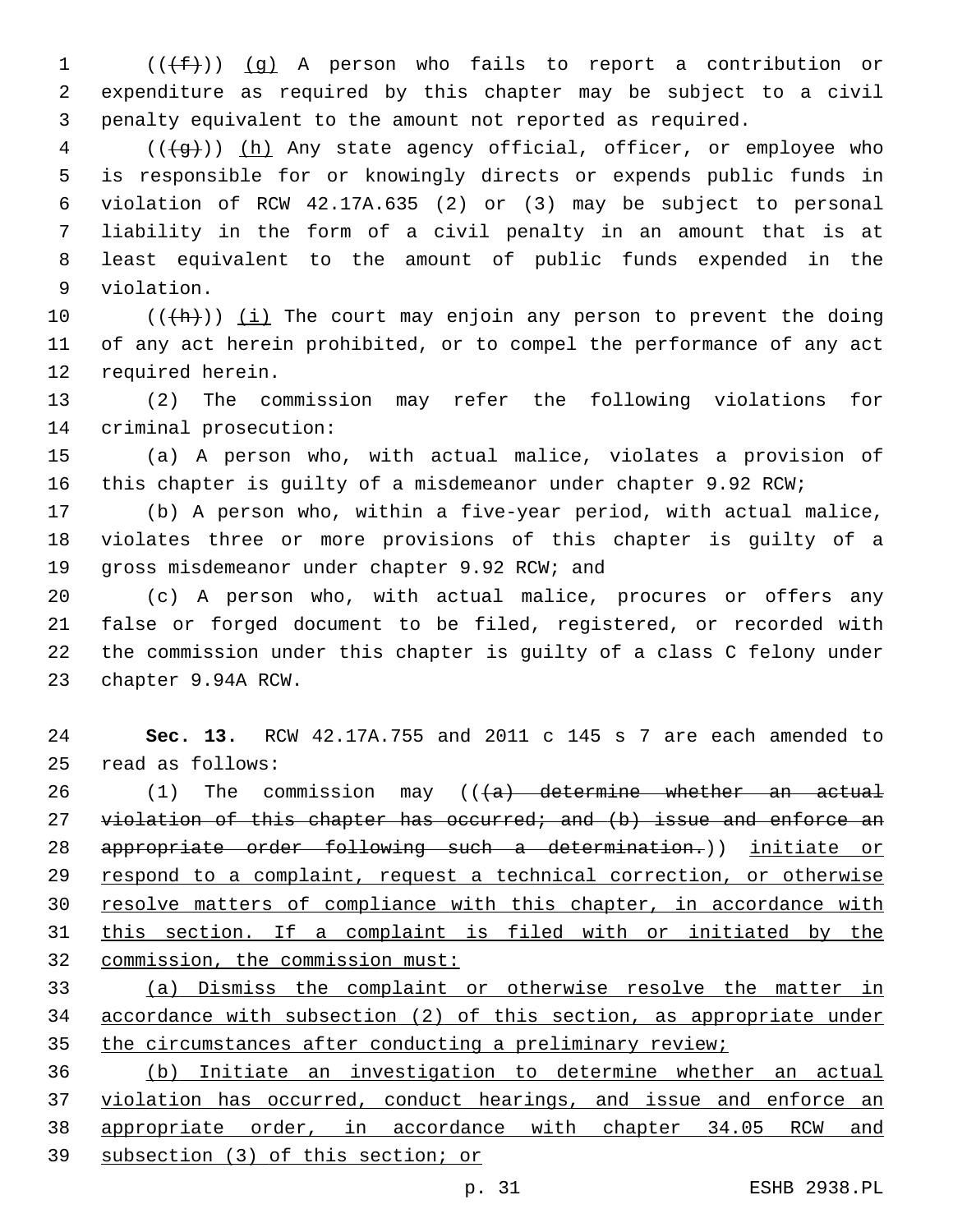- (c) Refer the matter to the attorney general, in accordance with subsection (4) of this section.
- (2) ((The commission)) (a) For complaints of remedial violations 4 or requests for technical corrections, the commission may, by rule, delegate authority to its executive director to resolve these matters 6 in accordance with subsection  $(1)(a)$  of this section, provided the executive director consistently applies such authority.

 (b) The commission shall, by rule, develop additional processes by which a respondent may agree by stipulation to any allegations and 10 pay a penalty subject to a schedule of violations and penalties, unless waived by the commission as provided for in this section. Any stipulation must be referred to the commission for review. If 13 approved or modified by the commission, agreed to by the parties, and 14 the respondent complies with all requirements set forth in the stipulation, the matter is then considered resolved and no further action or review is allowed.

 (3) If the commission initiates an investigation, an initial hearing must be held within ninety days of the complaint being filed. Following an investigation, in cases where it chooses to determine 20 whether an actual violation has occurred, the commission shall hold a hearing pursuant to the administrative procedure act, chapter 34.05 22 RCW( $\left(-\right)$  to make a determination)). Any order that the commission issues under this section shall be pursuant to such a hearing.

 $((3)$  In lieu of holding a hearing or issuing an order under this section,)) (a) The person against whom an order is directed under 26 this section shall be designated as the respondent. The order may require the respondent to cease and desist from the activity that constitutes a violation and in addition, or alternatively, may impose one or more of the remedies provided in RCW 42.17A.750(1) (b) through (h), or other requirements as the commission determines appropriate to effectuate the purposes of this chapter.

 (b) The commission may assess a penalty in an amount not to exceed ten thousand dollars per violation, unless the parties stipulate otherwise. Any order that the commission issues under this section that imposes a financial penalty must be made pursuant to a hearing, held in accordance with the administrative procedure act, chapter 34.05 RCW.

 (c) The commission has the authority to waive a penalty for a first-time actual violation. A second actual violation of the same requirement by the same person, regardless if the person or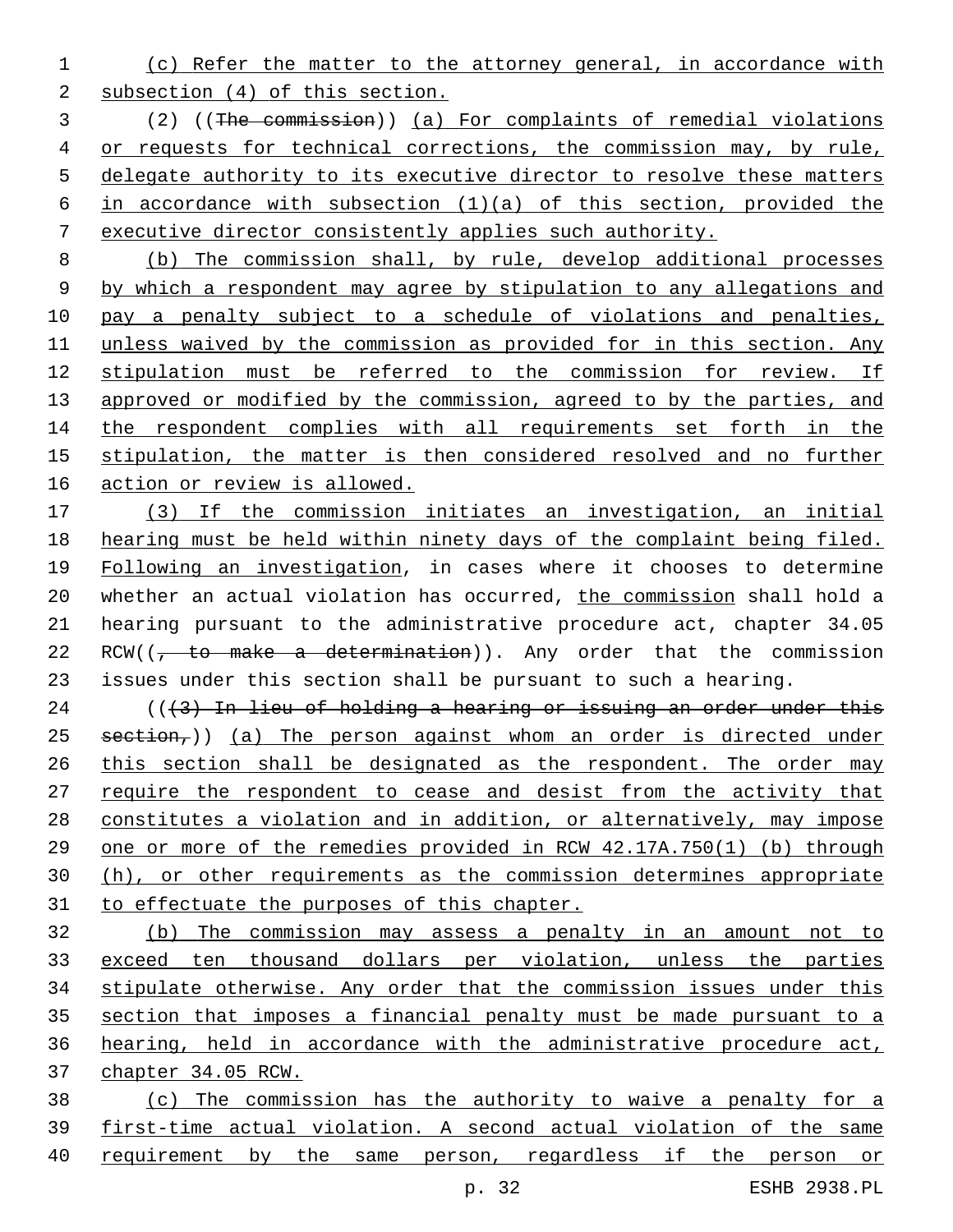individual committed the actual violation for a different political committee, shall result in a penalty. Successive actual violations of 3 the same requirement shall result in successively increased penalties. The commission may suspend any portion of an assessed penalty contingent on future compliance with this chapter. The commission must create a schedule to enhance penalties based on 7 repeat actual violations by the person. (d) Any order issued by the commission is subject to judicial 9 review under the administrative procedure act, chapter 34.05 RCW. If

 the commission's order is not satisfied and no petition for review is filed within thirty days, the commission may petition a court of competent jurisdiction of any county in which a petition for review 13 could be filed under that jurisdiction, for an order of enforcement. Proceedings in connection with the commission's petition shall be in accordance with RCW 42.17A.760.

 (4) In lieu of holding a hearing or issuing an order under this 17 section, the commission may refer the matter to the attorney general 18 ((or other enforcement agency as provided in RCW 42.17A.105)) consistent with this section, when the commission believes:

 (a) Additional authority is needed to ensure full compliance with 21 this chapter;

 (b) An actual violation potentially warrants a penalty greater 23 than the commission's penalty authority; or

 (c) The maximum penalty the commission is able to levy is not 25 enough to address the severity of the violation.

 (((4) The person against whom an order is directed under this 27 section shall be designated as the respondent. The order may require 28 the respondent to cease and desist from the activity that constitutes a violation and in addition, or alternatively, may impose one or more of the remedies provided in RCW 42.17A.750(1) (b) through (e). The commission may assess a penalty in an amount not to exceed ten 32 thousand dollars.

 (5) The commission has the authority to waive a fine for a first- time violation. A second violation of the same rule by the same person or individual, regardless if the person or individual committed the violation for a different political committee, shall result in a fine. Succeeding violations of the same rule shall result 38 in successively increased fines.

 (6) An order issued by the commission under this section shall be 40 subject to judicial review under the administrative procedure act,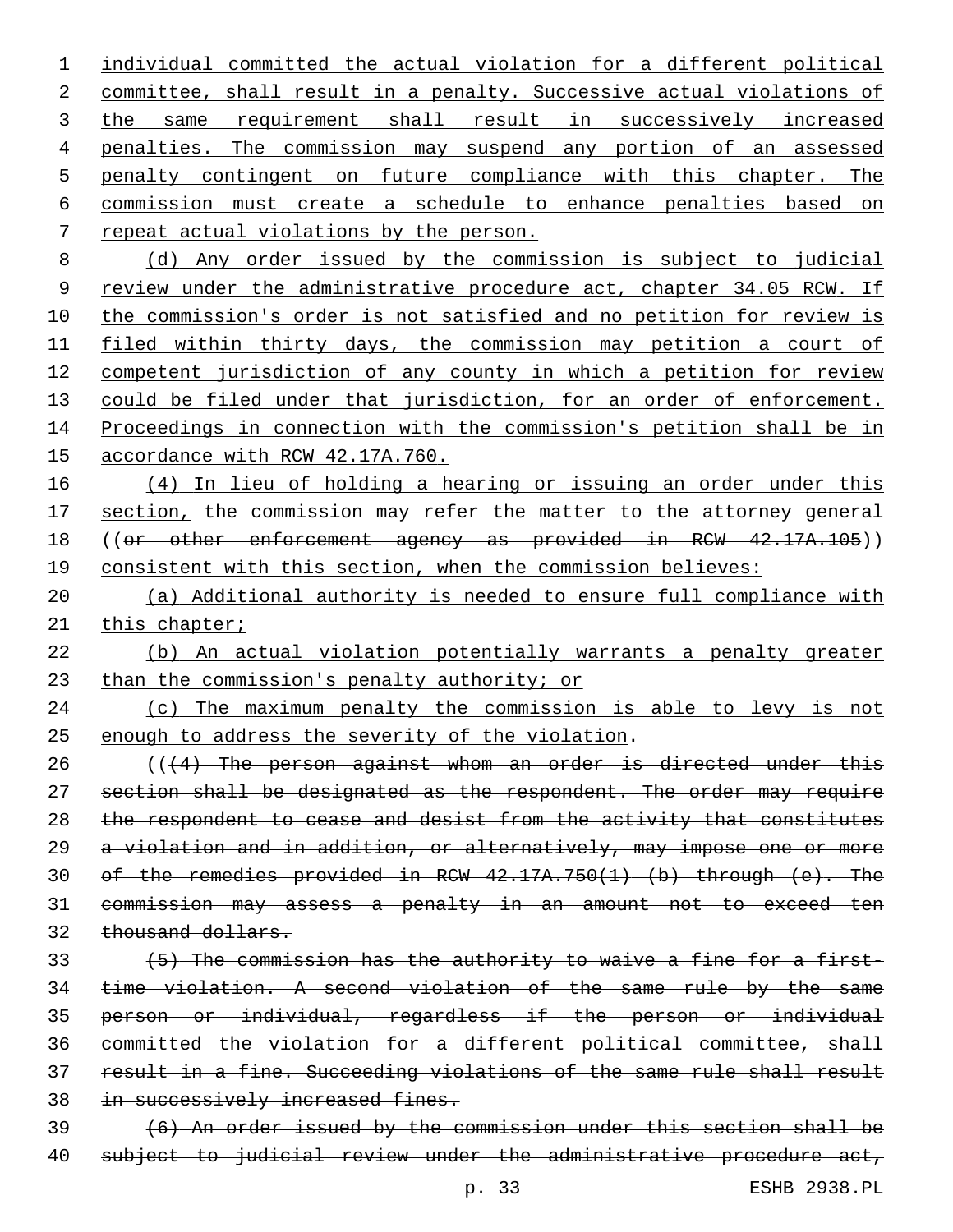chapter 34.05 RCW. If the commission's order is not satisfied and no petition for review is filed within thirty days, the commission may petition a court of competent jurisdiction of any county in which a petition for review could be filed under that section, for an order of enforcement. Proceedings in connection with the commission's 6 petition shall be in accordance with RCW  $42.17A.760.$ )

 **Sec. 14.** RCW 42.17A.765 and 2010 c 204 s 1004 are each amended 8 to read as follows:

 (1)(a) Only after a matter is referred by the commission, under 10 RCW 42.17A.755, the attorney general ((and the prosecuting 11 authorities of political subdivisions of this state)) may bring civil actions in the name of the state for any appropriate civil remedy, including but not limited to the special remedies provided in RCW 42.17A.750. The attorney general must provide notice of his or her 15 decision whether to commence an action on the attorney general's office web site within forty-five days of receiving the referral, which constitutes state action for purposes of this chapter.

 (b) The attorney general should use the enforcement powers in this section in a consistent manner that provides guidance in complying with the provisions of this chapter to candidates, political committees, or other individuals subject to the regulations of this chapter.

23 (2) The attorney general ((and the prosecuting authorities of 24 political subdivisions of this state)) may investigate or cause to be investigated the activities of any person who there is reason to believe is or has been acting in violation of this chapter, and may require any such person or any other person reasonably believed to have information concerning the activities of such person to appear at a time and place designated in the county in which such person resides or is found, to give such information under oath and to produce all accounts, bills, receipts, books, paper and documents which may be relevant or material to any investigation authorized 33 under this chapter.

34 (3) When the attorney general ((or the prosecuting authority of 35 any political subdivision of this state)) requires the attendance of any person to obtain such information or produce the accounts, bills, receipts, books, papers, and documents that may be relevant or material to any investigation authorized under this chapter, he or she shall issue an order setting forth the time when and the place

p. 34 ESHB 2938.PL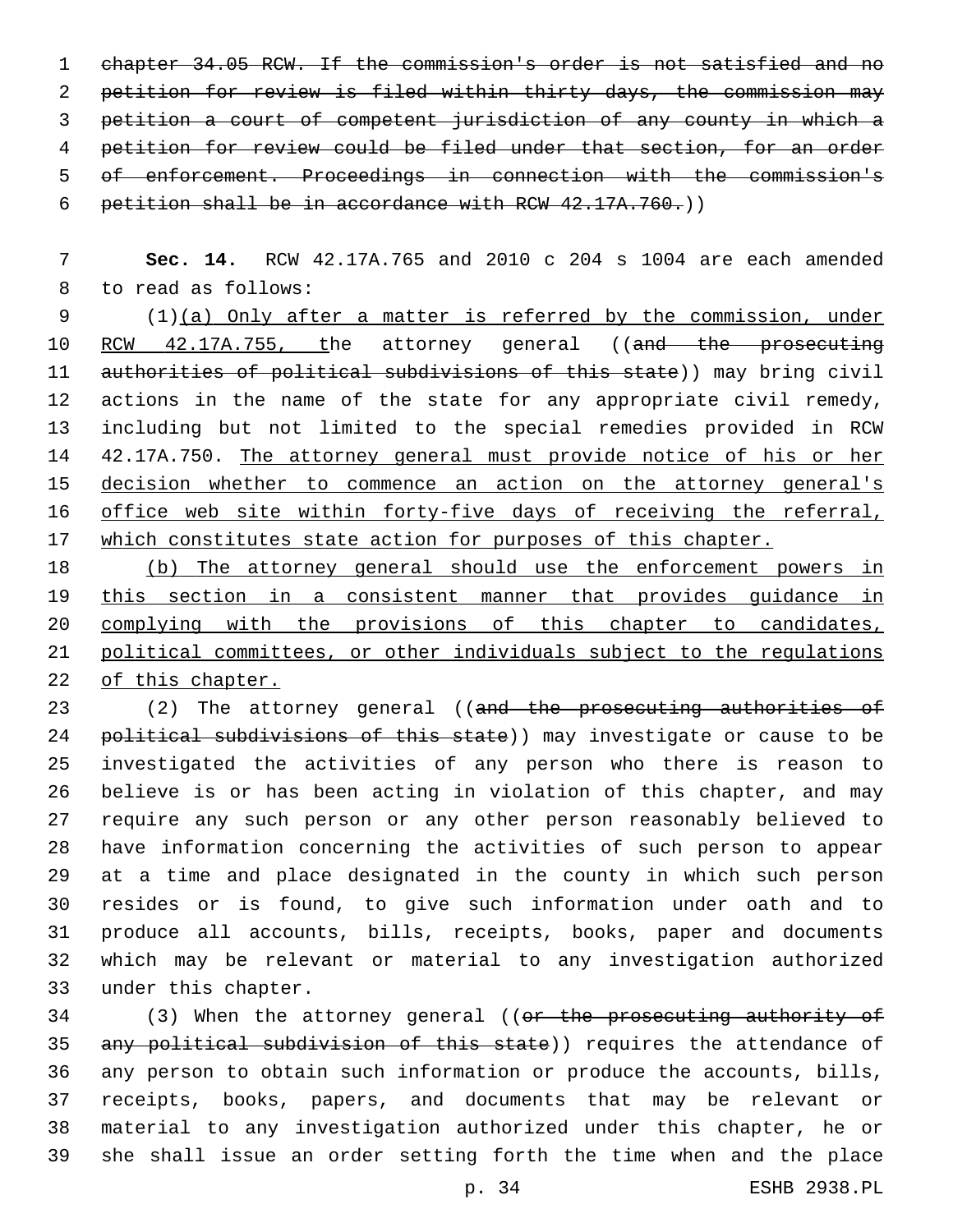where attendance is required and shall cause the same to be delivered to or sent by registered mail to the person at least fourteen days before the date fixed for attendance. The order shall have the same force and effect as a subpoena, shall be effective statewide, and, 5 upon application of the attorney general ((or the prosecuting authority)), obedience to the order may be enforced by any superior court judge in the county where the person receiving it resides or is found, in the same manner as though the order were a subpoena. The court, after hearing, for good cause, and upon application of any person aggrieved by the order, shall have the right to alter, amend, revise, suspend, or postpone all or any part of its provisions. In any case where the order is not enforced by the court according to its terms, the reasons for the court's actions shall be clearly stated in writing, and the action shall be subject to review by the appellate courts by certiorari or other appropriate proceeding.

16 (((4) A person who has notified the attorney general and the prosecuting attorney in the county in which the violation occurred in writing that there is reason to believe that some provision of this chapter is being or has been violated may himself or herself bring in the name of the state any of the actions (hereinafter referred to as 21 a citizen's action) authorized under this chapter.

22  $(a)$  This citizen action may be brought only if:

  $(i)$  The attorney general and the prosecuting attorney have failed to commence an action hereunder within forty-five days after the 25 notice;

 (ii) The person has thereafter further notified the attorney general and prosecuting attorney that the person will commence a 28 citizen's action within ten days upon their failure to do so;

29 (iii) The attorney general and the prosecuting attorney have in fact failed to bring such action within ten days of receipt of said 31 second notice; and

# $(+iv)$  The citizen's action is filed within two years after the date when the alleged violation occurred.

 (b) If the person who brings the citizen's action prevails, the judgment awarded shall escheat to the state, but he or she shall be entitled to be reimbursed by the state of Washington for costs and attorneys' fees he or she has incurred. In the case of a citizen's action that is dismissed and that the court also finds was brought without reasonable cause, the court may order the person commencing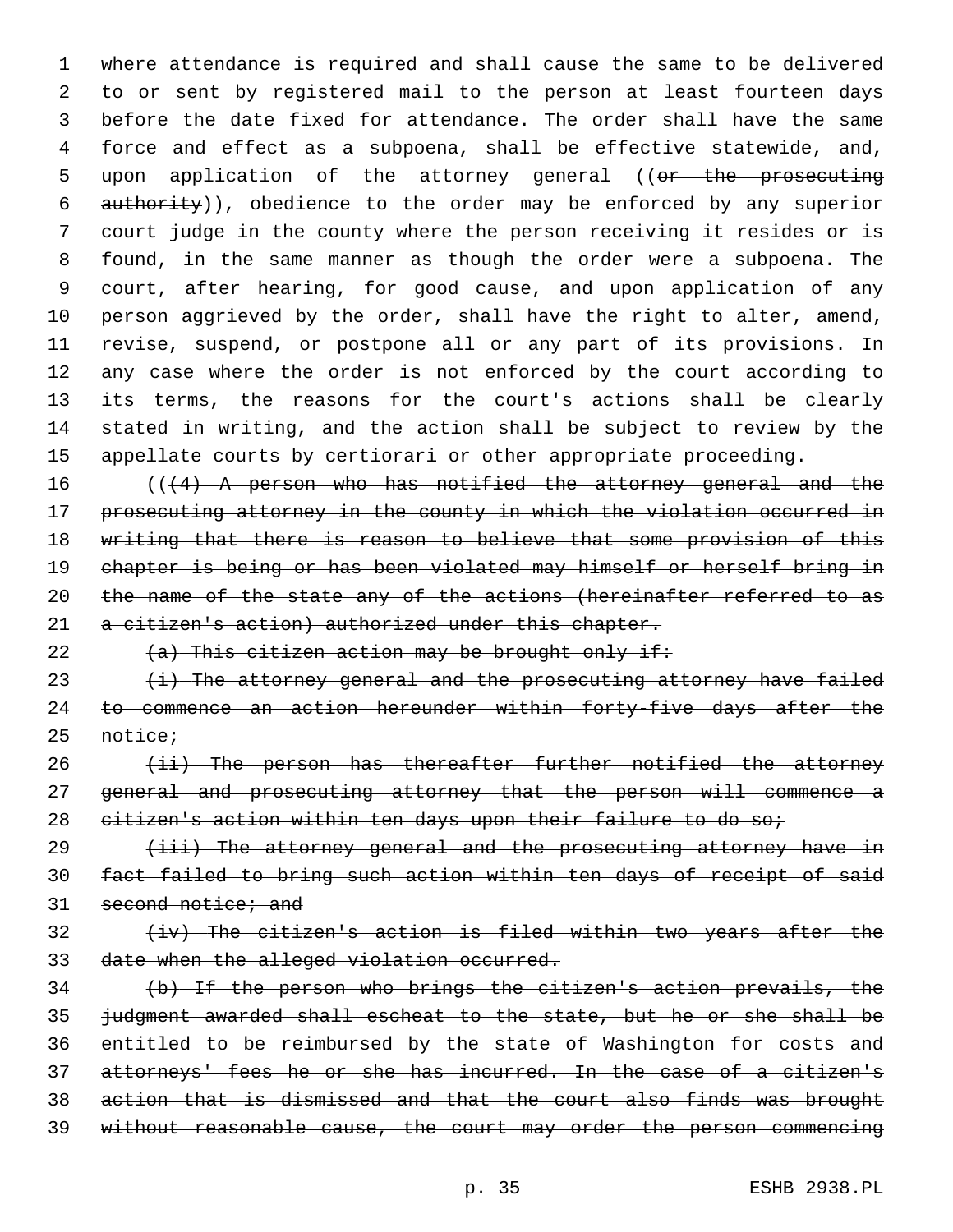the action to pay all costs of trial and reasonable attorneys' fees

2 incurred by the defendant.

 (5) In any action brought under this section, the court may award to the state all costs of investigation and trial, including reasonable attorneys' fees to be fixed by the court. If the violation is found to have been intentional, the amount of the judgment, which shall for this purpose include the costs, may be trebled as punitive damages. If damages or trebled damages are awarded in such an action brought against a lobbyist, the judgment may be awarded against the 10 lobbyist, and the lobbyist's employer or employers joined as defendants, jointly, severally, or both. If the defendant prevails, 12 he or she shall be awarded all costs of trial, and may be awarded 13 reasonable attorneys' fees to be fixed by the court to be paid by the 14 state of Washington.))

 **Sec. 15.** RCW 42.17A.770 and 2011 c 60 s 26 are each amended to 16 read as follows:

17 Except as provided in  $((RCW - 42.17A.765(4)(a)(iv)))$  section  $16(4)$ 18 of this act, any action brought under the provisions of this chapter must be commenced within five years after the date when the violation 20 occurred.

 NEW SECTION. **Sec. 16.** A new section is added to chapter 42.17A 22 RCW to read as follows:

 (1) A person who has reason to believe that a provision of this chapter is being or has been violated may bring a citizen's action in the name of the state, in accordance with the procedures of this 26 section.

 (2) A citizen's action may be brought and prosecuted only if the person first has filed a complaint with the commission and:

 (a) The commission has not taken action authorized under RCW 42.17A.755(1) within ninety days of the complaint being filed with 31 the commission; and

 (b) For matters referred to the attorney general within ninety days of the commission receiving the complaint, the attorney general has not commenced an action within forty-five days of receiving 35 referral from the commission.

 (3) To initiate the citizen's action, after meeting the requirements under subsection (2) of this section, a person must notify the attorney general and the commission that he or she will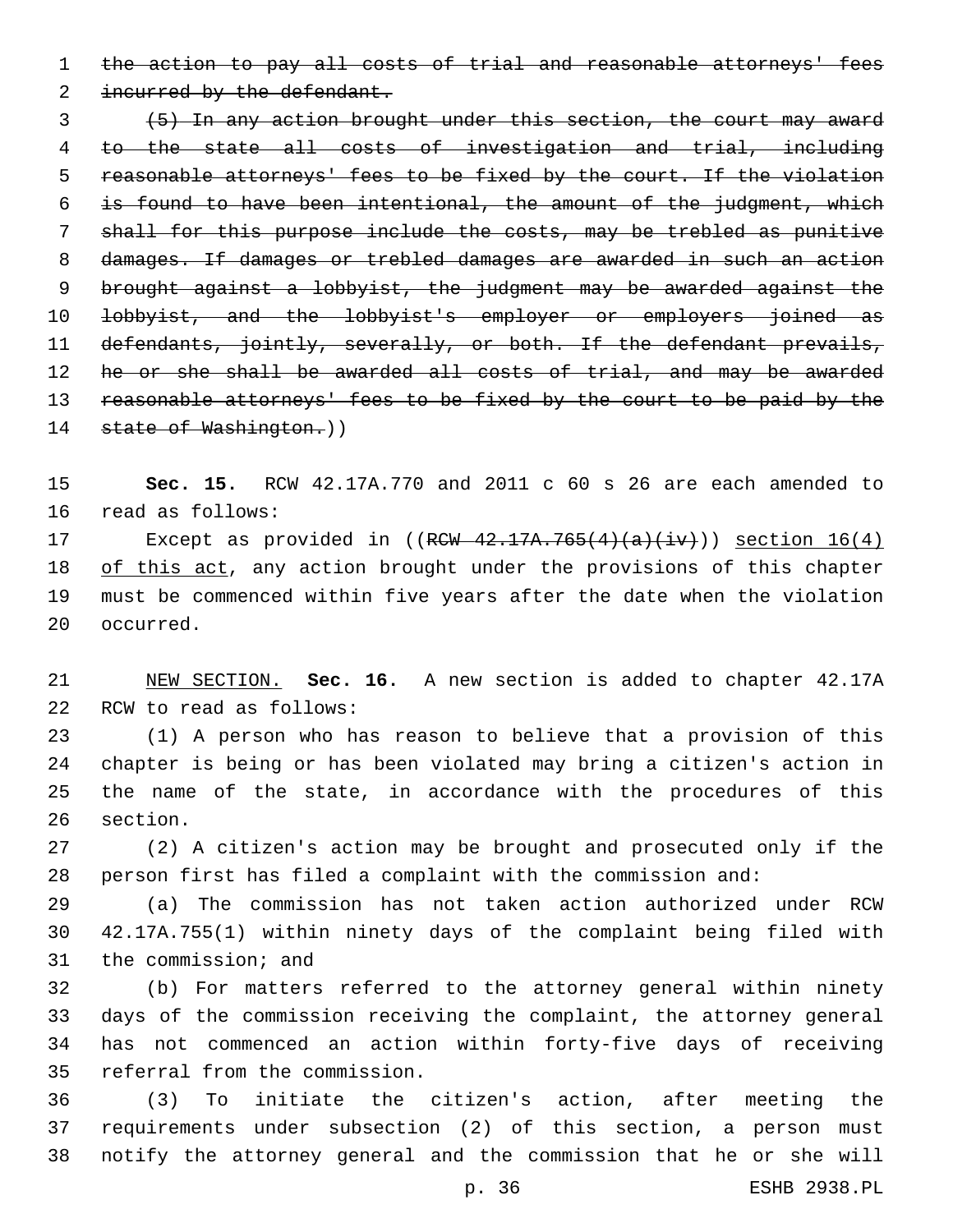commence a citizen's action within ten days if the commission does not take action or, if applicable, the attorney general does not 3 commence an action.

 (4) The citizen's action must be commenced within two years after the date when the alleged violation occurred and may not be commenced against a committee before the end of such period if the committee 7 has received an acknowledgment of dissolution.

 (5) If the person who brings the citizen's action prevails, the judgment awarded shall escheat to the state, but he or she shall be entitled to be reimbursed by the state for reasonable costs and reasonable attorneys' fees the person incurred. In the case of a citizen's action that is dismissed and that the court also finds was brought without reasonable cause, the court may order the person commencing the action to pay all trial costs and reasonable 15 attorneys' fees incurred by the defendant.

 NEW SECTION. **Sec. 17.** A new section is added to chapter 42.17A 17 RCW to read as follows:

 In any action brought under this chapter, the court may award to the commission all reasonable costs of investigation and trial, including reasonable attorneys' fees to be fixed by the court. If the violation is found to have been intentional, the amount of the judgment, which shall for this purpose include the costs, may be trebled as punitive damages. If damages or trebled damages are awarded in such an action brought against a lobbyist, the judgment may be awarded against the lobbyist, and the lobbyist's employer or employers joined as defendants, jointly, severally, or both. If the defendant prevails, he or she shall be awarded all costs of trial and may be awarded reasonable attorneys' fees to be fixed by the court 29 and paid by the state of Washington.

 NEW SECTION. **Sec. 18.** A new section is added to chapter 42.17A 31 RCW to read as follows:

 The public disclosure transparency account is created in the state treasury. All receipts from penalties collected pursuant to enforcement actions or settlements under this chapter, including any fees or costs, must be deposited into the account. Moneys in the account may be spent only after appropriation. Moneys in the account may be used only for the implementation of this act and duties under